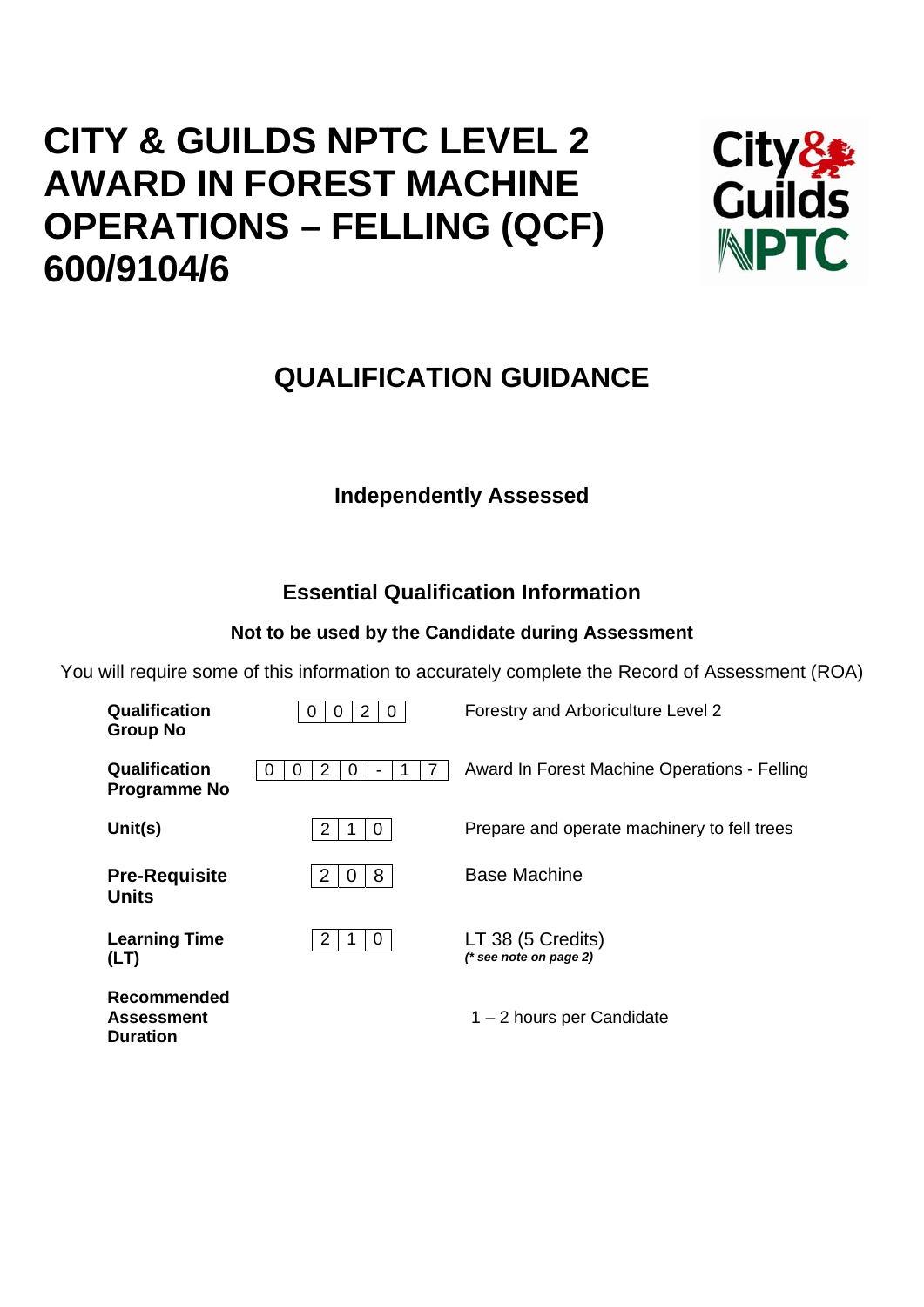### **City and Guilds NPTC Level 2 Award in Forest Machine Operations - Felling (QCF) Qualification guidance**

#### **Introduction**

The scheme will be administered by City & Guilds

City & Guilds will:

 Publish - Scheme regulations - Qualification guidance - Training material - Trainers support material Approve centres to co-ordinate and administer the scheme Set standards for the training of verifiers and assessors Recruit, train and deploy verifiers Manage verification Issue certificates to successful Candidates

#### **The Qualification**

The qualification will be awarded to candidates who achieve the required level of competence in the units to which their certificate relates.

#### **What is the Qualifications and Credits Framework?**

OFQUAL have introduced the Qualifications and Credit Framework (QCF) to increase flexibility for learners and employers. Qualifications may be built up from individual units according to rules of combination. The units are derived from the National Occupational Standards, which are compiled by Lantra SSC, the Sector Skills Council for the Land-based industries.

#### **Instruction**

Attendance at a course of instruction is not a pre-requisite for an application for an assessment but potential Candidates are strongly advised to ensure that they are up to the standards that will be expected of them when they are assessed.

#### **\* Learning Time (LT)**

Learning Time (LT) is a better indicator of the time requirement needed for a candidate to achieve competence in this qualification. It has replaced Guided Learning Hours (GLH) which are defined as *"tutor or teacher led hours"*. LT is defined as **"a notional measure of the learning time a typical learner might be expected to take to complete and achieve all learning outcomes"**. It takes into account prior learning and encompasses: formal learning (including classes, tutorials, on line tuition), coaching and mentoring, practical work, relevant IT activity, information retrieval, expected private study and revision, work-based activity which leads to assessment, practice to achieve competence, formative assessment, programme planning and feedback.

#### **Access to Assessment**

Assessment centres will be responsible for arranging assessment on behalf of the Candidate.

The minimum age limit for Candidates taking Certificates of Competence is 16 years. There is no upper age limit.

The assessment consists of **one** compulsory unit:

Unit 210 Prepare and operate machinery to fell trees Outcome

- 1. Be able to work safely (1)
- Be able to select and prepare machinery (2)
- 3. Be able to drive and manoeuvre machinery (3)
- 4. Be able to fell trees (4)
- 5. Know how to prepare, drive and manoeuvre machinery (5)
- 6. Know how to fell trees (6)
- 7. Know relevant health and safety legislation and industry good practice (7)

Candidates must successfully achieve **all** assessment activities in Mandatory unit 210.

#### **There are no endorsements for this Award.**

#### **Quality Assurance**

Verification is a process of monitoring assessment; it is an essential check to confirm that the assessment procedures are being carried out in the way City & Guilds has laid down. The overall aim of verification is to establish a system of quality assurance that is acceptable in terms of both credibility and cost effectiveness.

Approved Assessors will be subject to a regular visit by the verifier at a time when assessments are being undertaken.

A selection of assessment reports completed by the Assessor will be evaluated by a City & Guilds approved verifier.

Compliance with the verification requirements is a pre-requisite for Assessors remaining on the list of approved Assessors.

After assessment has been completed the Qualification Guidance is to be forwarded to the centre and retained by the centre until after the annual centre visit has taken place by a Quality Systems Consultant (QSC).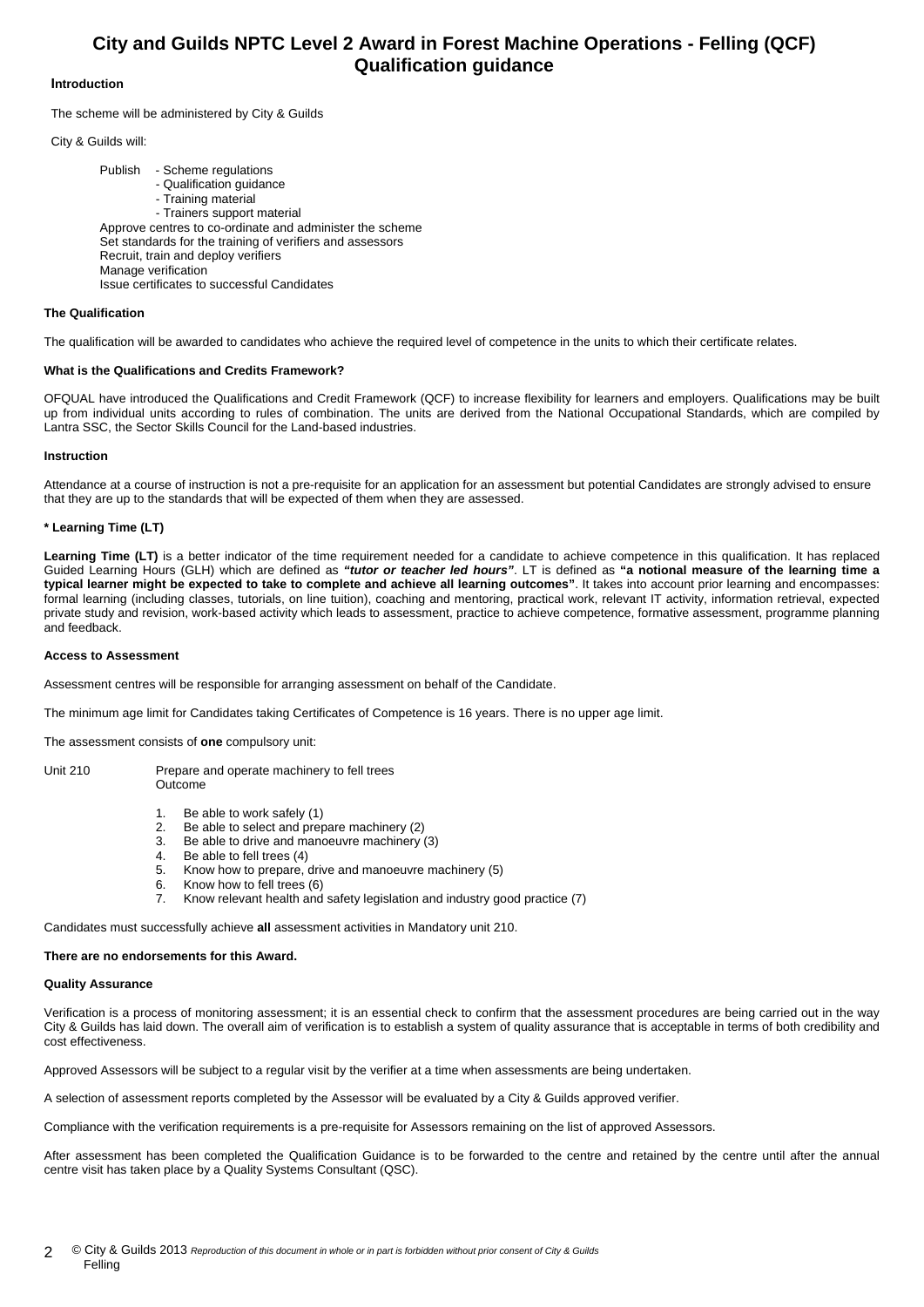#### **Performance Evaluation**

The result of each assessment activity is evaluated against the following criteria:

- **M** = Met Meets or exceeds the assessment criteria by displaying a level of practical performance and/or underpinning knowledge. If the Criterion has been MET, a tick ⊠ is to be put in the box provided in the bottom right-hand column of each section.
- **NM** = Not Met Does not satisfy the requirements of the assessment criteria, being unable to perform the practical task satisfactorily or safely or being deficient in underpinning knowledge. If the Criterion is NOT MET, a cross  $\boxtimes$  is to be put in the box provided in the bottom right-hand column of each section.

#### **Appeals and Equal opportunities**

Centres must have their own auditable, appeals procedures. If a Candidate is not satisfied with the examination conditions or a Candidate feels the opportunity for examination is being denied, the Centre Manager should, in the first instance, address the problem. If, however the problem cannot be resolved, City & Guilds will arbitrate and an external verifier may be approached to offer independent advice. All appeals must be clearly documented by the Centre Manager and made available to the external verifier or City & Guilds if advice is required.

Should occasions arise when centres are not satisfied with any aspect of the external verification process, they should contact Verification Services at City & Guilds.

Access to the qualification is open to all, irrespective of gender, race, creed, age or special needs. Subject to H&S restrictions the Centre Manager should ensure that no learner is subjected to unfair discrimination on any grounds in relation to access to assessment and to the fairness of the assessment. QCA requires City & Guilds to monitor centres to check whether equal opportunities policies are being adhered to.

#### **Validation of Equipment**

A Manufacturer's instruction book or operator's manual should be available for the Candidate to use during the assessment if required.

Vehicles must comply with department of Transport and road Traffic acts where relevant.

Any appropriate item of machinery complying with current legal requirements is acceptable for the assessment, provided it is suitably equipped for **all** assessment activities to be carried out.

#### **Additional Information**

May be sought from the relevant manufacturer's operator manuals or any other appropriate training or safety publication.

Questions should be related to the background or employment aspirations of the candidate and, where possible, product labels used should be representative of products typically used in that sector or industry.

Candidates who undertake this assessment and have met the requirements are reminded of their legal obligation to receive/undertake appropriate additional training in the use of any equipment that differs from that used during the assessment, but which they are nevertheless qualified to use.

#### **Assessment Guidance for the Assessor**

This qualification can only be assessed by an Assessor who is suitably qualified and meets the requirements of the awarding body. The Assessor must be independent **and cannot have been involved with the training of the Candidate**. Please see City & Guilds Centre Manual for guidance.

The Candidate is to be notified of the place and time of assessment and when formal assessment commences and ceases.

Assessors are reminded that assessment is a formal process and that assessment must be carried out using this Qualification Guidance. All relevant assessment criteria must be assessed against the criterion as specified in the Qualification Guidance. Assessment will be carried out by direct observation and by oral questioning of the Candidate. **Where a specific number of responses are required theses may include other suitable answers not specified if they are deemed to be correct by the Assessor**. The performance of the Candidate is to be recorded on the Qualification Guidance as directed by completing the tick boxes. Space has been provided on the Qualification Guidance for the person assessing to record relevant information which can be utilised to provide feedback to the Candidate. After assessment has been completed the Qualification Guidance document is to be retained by the assessor and provided if required by a Quality Systems consultant (QSC).

#### **Assessment Guidance for Candidate**

A list of registered assessment centres is available from City & Guilds NPTC. (www.nptc.org.uk)

Assessment is a process by which it is confirmed that the candidate is competent in the unit(s) within the award to which the assessment relates. It is the process of collecting evidence about his/her capabilities and judging whether that evidence is sufficient to attribute competence.

The Candidate must be registered through the City & Guilds approved assessment centre for this qualification prior to the assessment.

The results of the assessment will be recorded on the Record of Assessment form (ROA).

The qualification guidance contains criteria relating to:

- Observation of practical performance
- Assessment of underpinning knowledge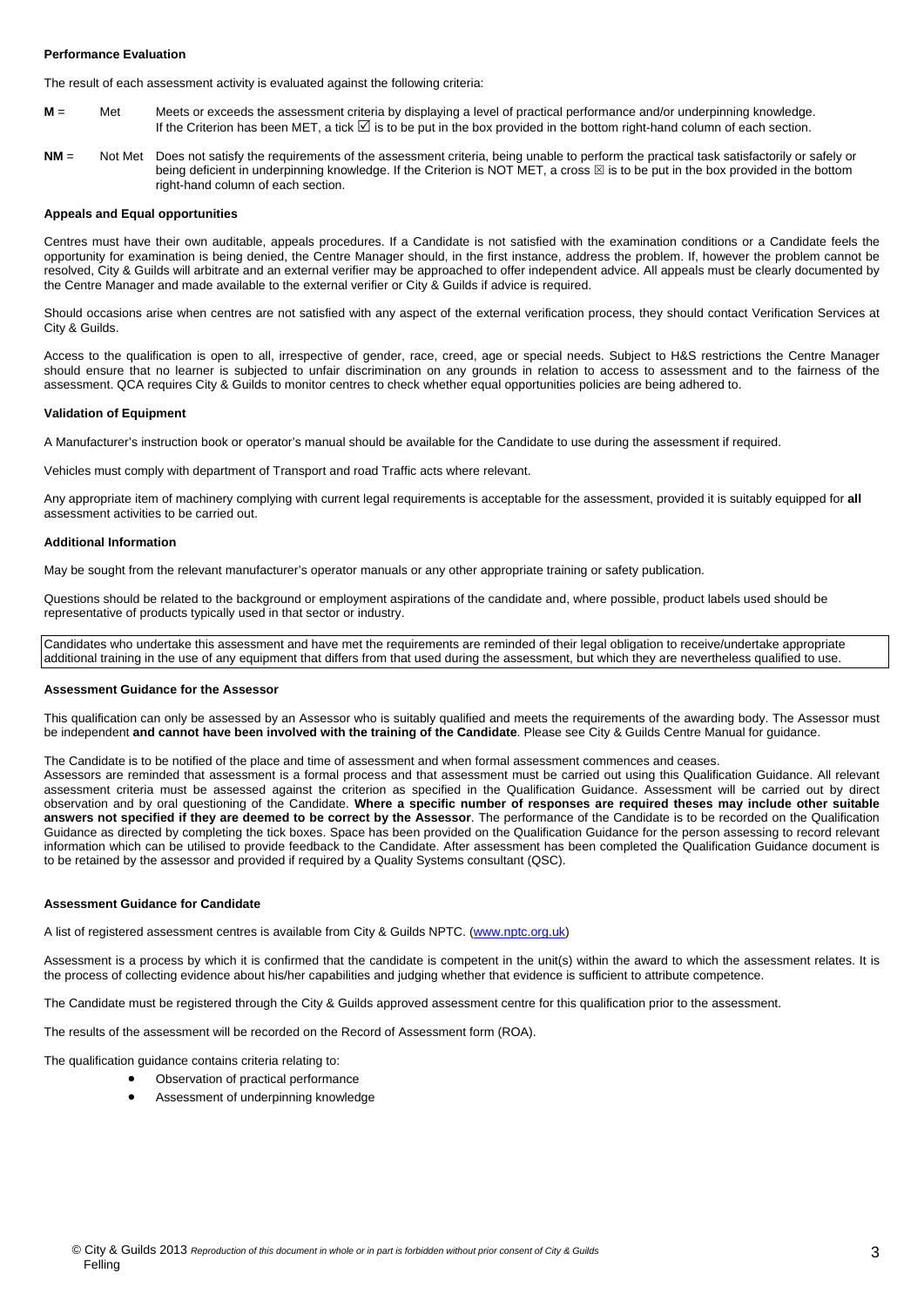#### **Safe Practice:**

- 1. Assessors must hold a current 'First Aid at Work' Certificate.
- 2. It is strongly recommended that Candidates hold at least a recent, recognised 'Emergency First Aid' Training Certificate.
- 3. All forest machines used in the assessments must comply with relevant Arboriculture and Forestry Advisory Group (AFAG) Safety Guides
- 4. Candidates should be familiar with the machine that they are going to operate.<br>5. Appropriate Personal Protective Foujoment (PPF) must be worn at all times.
- Appropriate Personal Protective Equipment (PPE) must be worn at all times.
- 6. A First Aid kit meeting current regulations, of the appropriate size for the number of persons on site, must be available.
- 7. The Assessor must ensure a Risk Assessment is carried out, and sufficient control measures implemented.
- 8. Any necessary permissions must have been granted, and notifications made as appropriate: (e.g. Forestry Commission, Forest Enterprise, Private owners etc).
- 9. All equipment being used for this assessment must comply with relevant requirements of the Provision and Use of Work Equipment Regulations (PUWER) 1998 and Lifting Operations and Lifting Equipment Regulations (LOLER) 1998.
- 10. Information may be sought from the relevant operator manuals or any other appropriate training or safety publication.
- 11. Provision must be made to avoid the risk of environmental pollution and adequate control measures must be implemented. (a suitable response kit to be available on the machine)
- 12. It is the responsibility of the Assessor and the Candidate to ensure that any additional requirements and provisions are met as relevant to this qualification.
- 13. Whenever the Candidate leaves the base machine, the parking brake must be applied.
- 14. When the Base Machine is parked and left unattended, or any attachments/detachments of equipment, must carry out the safe stop procedure.
- 15. The Base Machine must be operated in such a way that the Candidate, Assessor, other persons or equipment are not endangered.
- 16. All ancillary equipment, when detached must be left in a safe and stable condition.
- 17. Candidates must comply with current regulations when working at heights regulations 2005 amended
- 18. The assessment is carried out in accordance with the safety guidelines laid down in Arboriculture and Forestry Advisory Group (AFAG) Safety Guides, Health and Safety publications and current machinery directives.
- 19. A breach of Health and Safety that puts any person at risk during the assessment process will result in the assessment being terminated and the Candidate not meeting the required standard
- 20. Initial tonnage is measured on unladen vehicle weight

#### **Validation of Equipment:**

Any Base Machine complying with industry guidance and European directives is acceptable for the test, provided it is suitably equipped for **all** assessment activities to be carried out. Where a ROPs structure is fitted, an operator seat restraint is in place and functional.

**Any machine that can lift or suspend the load above the operator, who isn't protected by adequate/suitable FOPS and OPS, will be required to produce a current LOLER certificate to the Assessor** 

> **Published by City & Guilds Building 500 Abbey Park Stareton Warwickshire CV8 2LY**

**T +44 (0)24 7685 7300 F +44 (0)24 7669 6128 www.nptc.org.uk e-mail: information@cityandguilds.com**

**City & Guilds is a registered charity established to promote education and training**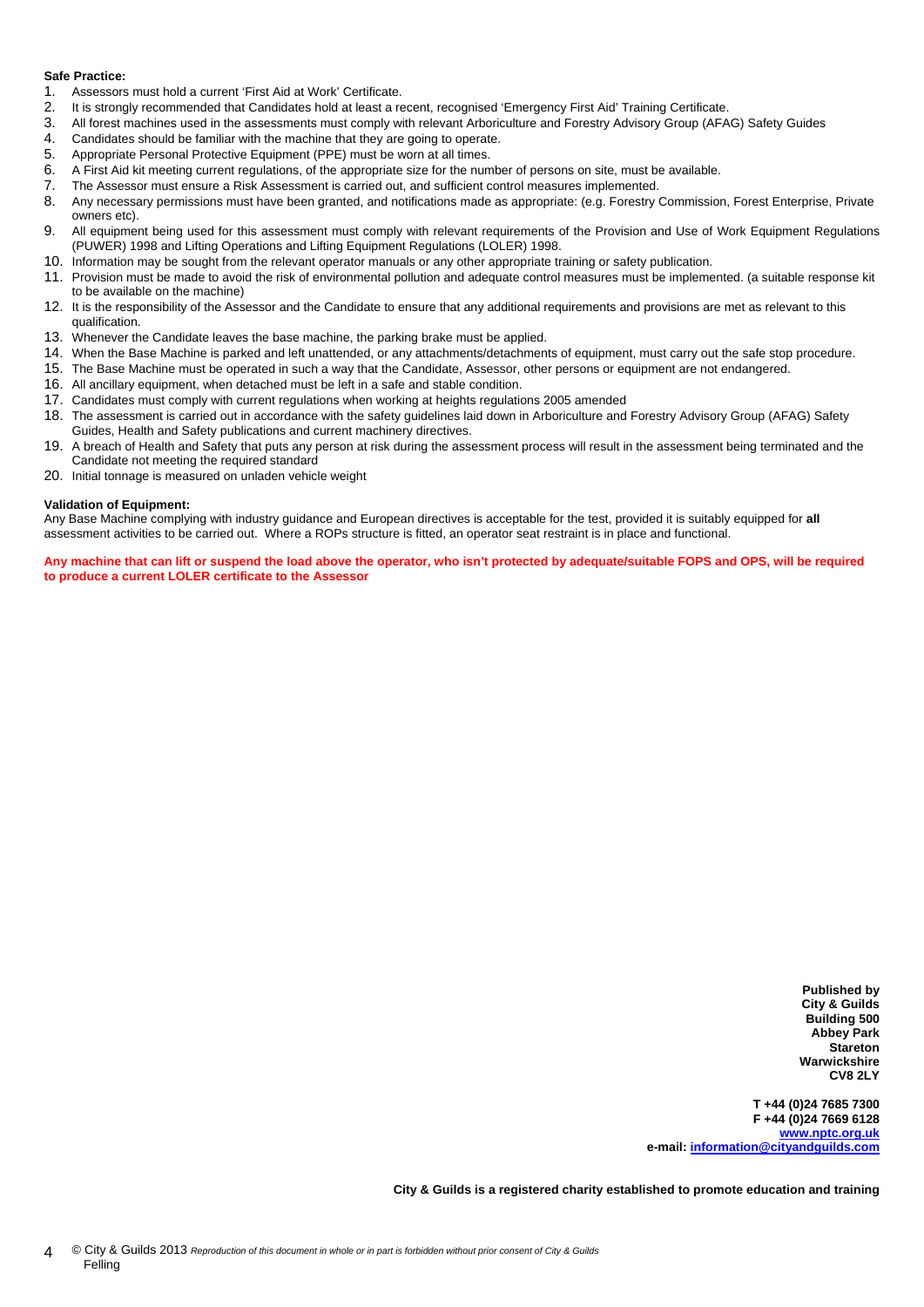| <b>Candidate A</b>               | Name:                                                                                          |                                                 | Date:                                                                                                                                                                                                                                                                                                                  | <b>Start Time:</b>                                                                               | <b>Duration:</b> |                                                                                        |                                                                                             |                                                                                        |                                                                                             |  |  |
|----------------------------------|------------------------------------------------------------------------------------------------|-------------------------------------------------|------------------------------------------------------------------------------------------------------------------------------------------------------------------------------------------------------------------------------------------------------------------------------------------------------------------------|--------------------------------------------------------------------------------------------------|------------------|----------------------------------------------------------------------------------------|---------------------------------------------------------------------------------------------|----------------------------------------------------------------------------------------|---------------------------------------------------------------------------------------------|--|--|
| <b>Candidate B</b>               | Name:                                                                                          |                                                 | Date:                                                                                                                                                                                                                                                                                                                  | <b>Start Time:</b>                                                                               | <b>Duration:</b> |                                                                                        |                                                                                             |                                                                                        |                                                                                             |  |  |
| <b>Candidate C</b>               | Name:                                                                                          |                                                 | Date:                                                                                                                                                                                                                                                                                                                  | <b>Start Time:</b>                                                                               | <b>Duration:</b> |                                                                                        |                                                                                             |                                                                                        |                                                                                             |  |  |
| <b>Candidate D</b>               | Name:                                                                                          |                                                 | Date:                                                                                                                                                                                                                                                                                                                  | <b>Start Time:</b>                                                                               |                  | <b>Duration:</b>                                                                       |                                                                                             |                                                                                        |                                                                                             |  |  |
| <b>CRITERIA</b><br><b>NUMBER</b> | <b>ASSESSMENT</b><br><b>CRITERIA</b>                                                           | <b>ASSESSOR</b><br><b>GUIDANCE</b>              |                                                                                                                                                                                                                                                                                                                        | <b>ASSESSMENT</b><br><b>ACTIVITIES</b>                                                           |                  |                                                                                        | $\overline{B}$                                                                              | <b>CANDIDATE</b><br>$\mathbf c$                                                        | D                                                                                           |  |  |
| 1.1<br>1                         | Identify the hazards<br>and risks associated<br>with the working area<br>and the proposed work | The Candidate to state<br>four hazards and four | relevant to:<br>The work area/work to be done                                                                                                                                                                                                                                                                          | Identify hazards (anything with the potential to<br>cause harm) and risks (who might be harmed), |                  |                                                                                        |                                                                                             |                                                                                        |                                                                                             |  |  |
|                                  |                                                                                                | risks with the working<br>area/work to be done  | Hazards<br>power lines<br>$\bullet$<br>terrain<br>$\bullet$<br>access routes<br>$\bullet$<br>chain shot<br>$\bullet$<br>risk zones<br>$\bullet$<br>struck by timber<br>$\bullet$<br>$\bullet$<br><b>Risks</b>                                                                                                          |                                                                                                  |                  | $\Box$<br>$\Box$<br>□<br>□<br>□<br>⊔<br>$\Box$                                         | $\Box$<br>$\Box$<br>□<br>$\Box$<br>$\Box$<br>Ш<br>□                                         | Ц<br>$\Box$<br>⊔<br>$\Box$<br>$\Box$<br>⊔<br>$\Box$                                    | $\Box$<br>$\Box$<br>$\Box$<br>$\Box$<br>$\Box$<br>□<br>$\Box$                               |  |  |
|                                  |                                                                                                | The Candidate to state                          | others on site<br>$\bullet$<br>operator<br>$\bullet$<br>public<br>$\bullet$<br>other machine operators<br>$\bullet$<br>other _____________<br>$\bullet$<br>The machine                                                                                                                                                 |                                                                                                  |                  | $\Box$<br>□<br>$\Box$<br>$\Box$<br>$\Box$                                              | $\Box$<br>$\Box$<br>$\Box$<br>$\Box$<br>□                                                   | $\Box$<br>□<br>$\Box$<br>$\Box$<br>□                                                   | $\Box$<br>$\Box$<br>$\Box$<br>$\Box$<br>$\Box$                                              |  |  |
|                                  |                                                                                                | four hazards and three<br>risks for the machine | Hazards<br>struck by machine<br>$\bullet$<br>access and egress<br>$\bullet$<br>moving parts<br>$\bullet$<br>hot surfaces<br>$\bullet$<br>working at heights<br>$\bullet$<br>high pressure fluids<br>$\bullet$<br>$\bullet$<br><b>Risks</b><br>public<br>$\bullet$<br>operator<br>$\bullet$<br>environment<br>$\bullet$ |                                                                                                  |                  | □<br>$\Box$<br>$\Box$<br>$\Box$<br>$\Box$<br>$\Box$<br>$\Box$<br>□<br>$\Box$<br>$\Box$ | □<br>$\Box$<br>$\Box$<br>$\Box$<br>$\Box$<br>$\Box$<br>$\Box$<br>$\Box$<br>$\Box$<br>$\Box$ | □<br>□<br>$\Box$<br>$\Box$<br>$\Box$<br>$\Box$<br>$\Box$<br>$\Box$<br>$\Box$<br>$\Box$ | □<br>$\Box$<br>$\Box$<br>$\Box$<br>$\Box$<br>$\Box$<br>$\Box$<br>$\Box$<br>$\Box$<br>$\Box$ |  |  |
|                                  |                                                                                                |                                                 | $\bullet$                                                                                                                                                                                                                                                                                                              | Met√ Not Met X                                                                                   |                  | $\Box$                                                                                 | П                                                                                           | П                                                                                      | $\Box$                                                                                      |  |  |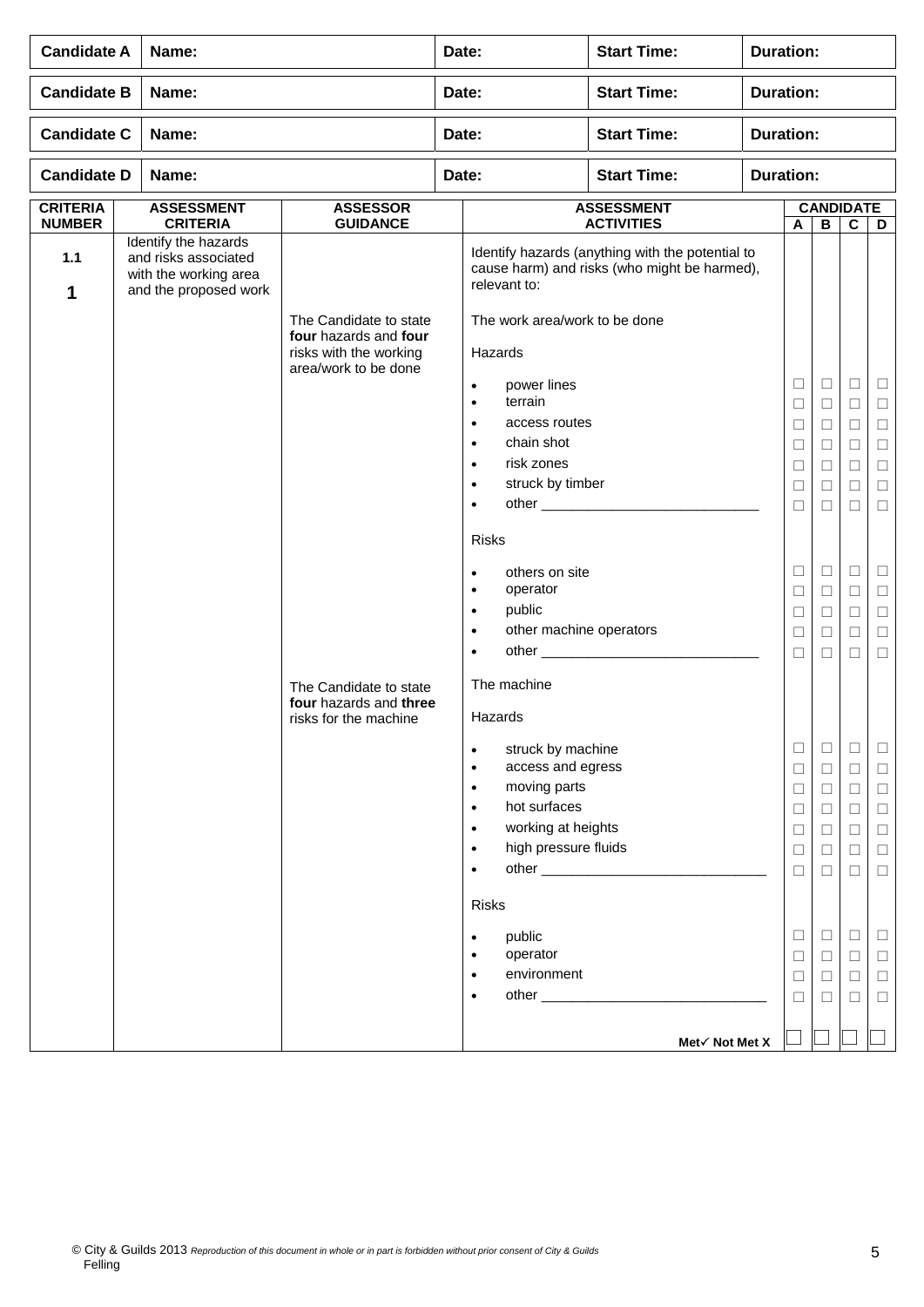| <b>CRITERIA</b> | <b>ASSESSMENT</b>          | <b>ASSESSOR</b>                                | <b>ASSESSMENT</b>                                                                           |        | <b>CANDIDATE</b> |        |        |
|-----------------|----------------------------|------------------------------------------------|---------------------------------------------------------------------------------------------|--------|------------------|--------|--------|
| <b>NUMBER</b>   | <b>CRITERIA</b>            | <b>GUIDANCE</b>                                | <b>ACTIVITIES</b>                                                                           | A      | В                | C      | D      |
|                 | Use appropriate tools,     | Assessor to observe                            | All tools, equipment and Personal<br>$\bullet$                                              |        |                  |        |        |
| $1.2$           | equipment and              | appropriate tools,                             | Protective Equipment are used in line with                                                  |        |                  |        |        |
|                 | <b>Personal Protective</b> | equipment and PPE are<br>used in accordance to | industry good practice e.g. AFAG/HSE.                                                       | □      | $\Box$           | $\Box$ | $\Box$ |
| 1               | Equipment                  | industry good practice                         | During all on site operations PPE in<br>$\bullet$<br>accordance with industry good practice |        |                  |        |        |
|                 |                            |                                                | must be worn.                                                                               | □      | □                | □      | $\Box$ |
|                 |                            |                                                |                                                                                             |        |                  |        |        |
|                 |                            | All applicable to the task                     | Personal Protective Equipment identified could                                              |        |                  |        |        |
|                 |                            | at hand                                        | include:                                                                                    |        |                  |        |        |
|                 |                            |                                                |                                                                                             |        |                  |        |        |
|                 |                            |                                                | safety helmet (if required)<br>$\bullet$                                                    | $\Box$ | □                | $\Box$ | $\Box$ |
|                 |                            |                                                | hearing protection (where needed)<br>$\bullet$                                              | □      | П                | □      | $\Box$ |
|                 |                            |                                                | suitable protective gloves<br>$\bullet$                                                     | $\Box$ | $\Box$           | $\Box$ | $\Box$ |
|                 |                            |                                                | protective boots<br>$\bullet$                                                               | □      | □                | $\Box$ | $\Box$ |
|                 |                            |                                                |                                                                                             |        |                  |        |        |
|                 |                            |                                                | non snag outer clothing<br>$\bullet$                                                        | $\Box$ | $\Box$           | $\Box$ | $\Box$ |
|                 |                            |                                                | high visibility clothing where risk<br>$\bullet$                                            |        |                  |        |        |
|                 |                            |                                                | assessment identifies it                                                                    | □      | □                | $\Box$ | $\Box$ |
|                 |                            |                                                | hand cleaning materials<br>$\bullet$                                                        | $\Box$ | $\Box$           | $\Box$ | $\Box$ |
|                 |                            |                                                | first aid kit<br>$\bullet$                                                                  | $\Box$ | □                | $\Box$ | $\Box$ |
|                 |                            |                                                | $\bullet$                                                                                   | $\Box$ | П                | □      | $\Box$ |
|                 |                            |                                                |                                                                                             |        |                  |        |        |
|                 |                            |                                                | Met $\checkmark$ Not Met X                                                                  |        |                  |        |        |
|                 | Outline current health     | The Candidate to state                         | Outline key points from the legislation listed                                              |        |                  |        |        |
| 7.1             | and safety legislation,    | two relevant points of                         | below:                                                                                      |        |                  |        |        |
|                 | codes of practice and      | each of the following:                         |                                                                                             |        |                  |        |        |
| $\overline{7}$  | any additional             |                                                |                                                                                             |        |                  |        |        |
|                 | requirements               | Health and Safety at Work<br>Act (HSWA) (1974) | Health and Safety at Work Act (HSWA) (1974) -                                               |        |                  |        |        |
|                 |                            |                                                | general duties for employers and<br>$\bullet$                                               |        |                  |        |        |
|                 |                            |                                                | employees                                                                                   | $\Box$ | $\Box$           | $\Box$ | $\Box$ |
|                 |                            |                                                | maintain safe places of work<br>$\bullet$                                                   | $\Box$ | $\Box$           | $\Box$ | $\Box$ |
|                 |                            |                                                | $\bullet$                                                                                   | $\Box$ | $\Box$           | $\Box$ | $\Box$ |
|                 |                            | Provision and Use of                           | Provision and Use of Work Equipment                                                         |        |                  |        |        |
|                 |                            | Work Equipment                                 | Regulations 1998 (PUWER 98) -                                                               |        |                  |        |        |
|                 |                            | Regulations 1998                               |                                                                                             |        |                  |        |        |
|                 |                            | (PUWER 98)                                     | record keeping<br>$\bullet$                                                                 | □      | □                | □      | $\Box$ |
|                 |                            |                                                | operators adequately trained<br>٠                                                           | $\Box$ | П                | $\Box$ | $\Box$ |
|                 |                            |                                                | equipment fit for purpose                                                                   |        |                  | $\Box$ | $\Box$ |
|                 |                            |                                                | $\bullet$                                                                                   |        |                  |        |        |
|                 |                            |                                                |                                                                                             | $\Box$ | $\Box$           | □      | $\Box$ |
|                 |                            | <b>Lifting Operations and</b>                  | Lifting Operations and Lifting Equipment                                                    |        |                  |        |        |
|                 |                            | <b>Lifting Equipment</b>                       | Regulations (1998) (LOLER)                                                                  |        |                  |        |        |
|                 |                            | Regulations (1998)                             |                                                                                             |        |                  |        |        |
|                 |                            | (LOLER)                                        | main requirements of the LOLER required<br>$\bullet$                                        |        |                  |        |        |
|                 |                            |                                                | by the machine                                                                              | □      | $\Box$           | $\Box$ | $\Box$ |
|                 |                            |                                                | risk zones<br>$\bullet$                                                                     | □      | $\Box$           | $\Box$ | $\Box$ |
|                 |                            |                                                | safe working load                                                                           | □      | $\Box$           | $\Box$ | $\Box$ |
|                 |                            |                                                | inspection by a competent person<br>$\bullet$                                               | □      | $\Box$           | $\Box$ | $\Box$ |
|                 |                            |                                                | operating controls labelled<br>$\bullet$                                                    | □      | $\Box$           | $\Box$ | $\Box$ |
|                 |                            |                                                | $\bullet$                                                                                   |        | $\Box$           |        |        |
|                 |                            |                                                |                                                                                             | $\Box$ |                  | П      | $\Box$ |
|                 |                            | Reporting of Injuries,                         | Reporting of Injuries, Diseases and Dangerous                                               |        |                  |        |        |
|                 |                            | Diseases and Dangerous                         | Occurrences Regulations 1995 (RIDDOR)                                                       |        |                  |        |        |
|                 |                            | <b>Occurrences Regulations</b>                 |                                                                                             |        |                  |        |        |
|                 |                            | 1995 (RIDDOR)                                  | reporting of accidents<br>$\bullet$                                                         | $\Box$ | $\Box$           | $\Box$ | $\Box$ |
|                 |                            |                                                | reporting of dangerous occurrences<br>$\bullet$                                             | □      | $\Box$           | $\Box$ | $\Box$ |
|                 |                            |                                                | $\bullet$                                                                                   | $\Box$ | $\Box$           | $\Box$ | $\Box$ |
|                 |                            |                                                |                                                                                             |        |                  |        |        |
|                 |                            | Working at Heights                             | Working at Heights                                                                          |        |                  |        |        |
|                 |                            |                                                | adequate precautions taken for safe<br>$\bullet$                                            |        |                  |        |        |
|                 |                            |                                                | working procedures                                                                          | $\Box$ | $\Box$           | □      | $\Box$ |
|                 |                            |                                                | any height constitutes working at heights<br>$\bullet$                                      | $\Box$ | $\Box$           | □      | $\Box$ |
|                 |                            |                                                | ٠                                                                                           | $\Box$ | $\Box$           | $\Box$ | $\Box$ |
|                 |                            |                                                |                                                                                             |        |                  |        |        |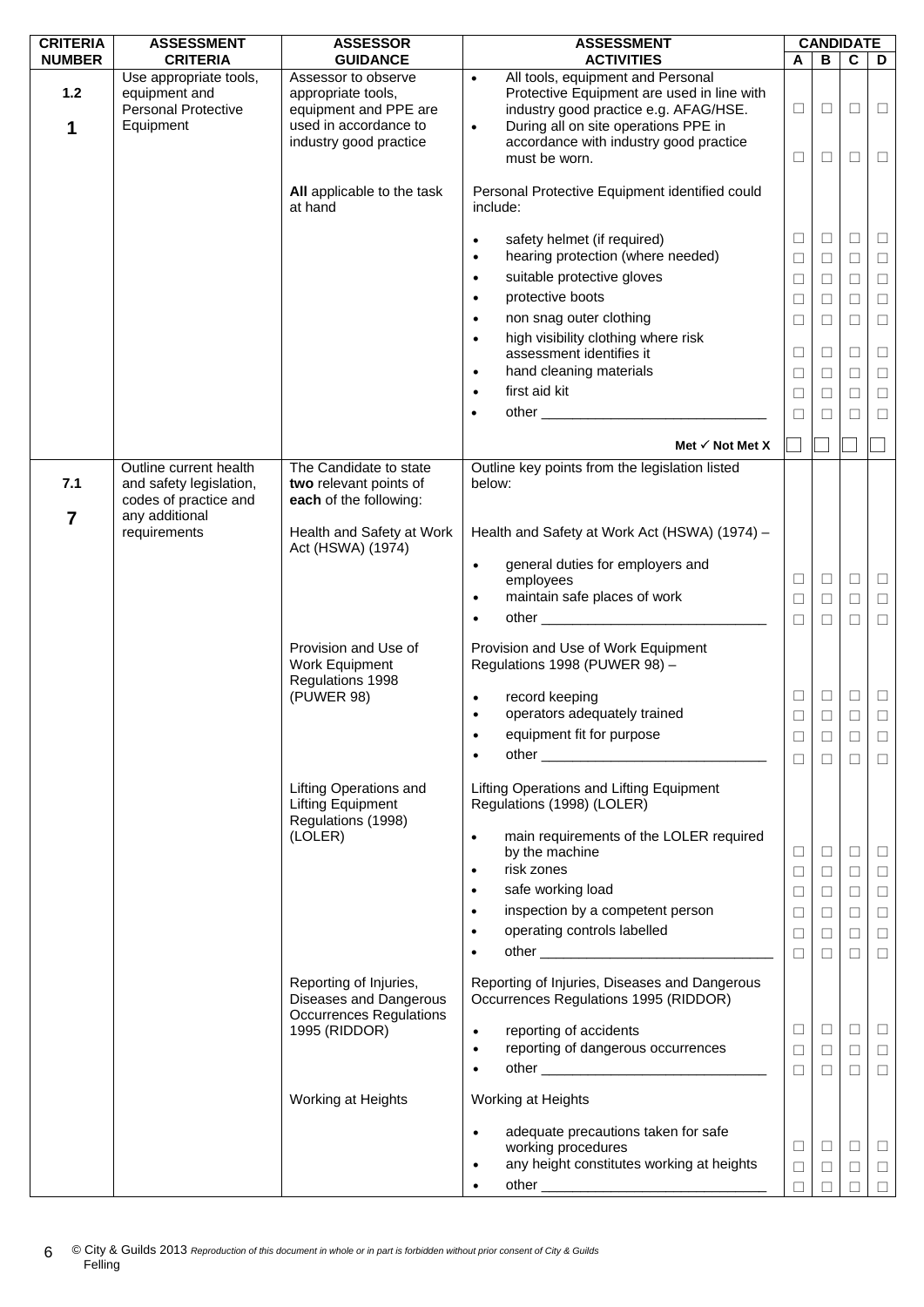| <b>CRITERIA</b> | <b>ASSESSMENT</b>                                                                                 | <b>ASSESSOR</b>                                                            | <b>ASSESSMENT</b>                                                                                                                                                                                                       |                                 |                                 | <b>CANDIDATE</b>           |                                      |
|-----------------|---------------------------------------------------------------------------------------------------|----------------------------------------------------------------------------|-------------------------------------------------------------------------------------------------------------------------------------------------------------------------------------------------------------------------|---------------------------------|---------------------------------|----------------------------|--------------------------------------|
| <b>NUMBER</b>   | <b>CRITERIA</b>                                                                                   | <b>GUIDANCE</b>                                                            | <b>ACTIVITIES</b>                                                                                                                                                                                                       | A                               | В                               | $\mathbf c$                | D                                    |
| 7.1 cont        |                                                                                                   | <b>Control of Substances</b><br>Hazardous to Health<br>(COSHH) Regulations | Control of Substances Hazardous to Health<br>(COSHH) Regulations (2002)<br>correct PPE to be identified<br>$\bullet$                                                                                                    |                                 |                                 |                            |                                      |
|                 |                                                                                                   | (2002)                                                                     | correct storage and application<br>$\bullet$                                                                                                                                                                            | $\Box$                          | □                               | $\Box$                     | $\Box$                               |
|                 |                                                                                                   |                                                                            | disposal<br>$\bullet$                                                                                                                                                                                                   | $\Box$                          | □                               | $\Box$                     | $\Box$                               |
|                 |                                                                                                   |                                                                            |                                                                                                                                                                                                                         | $\Box$                          | $\Box$                          | $\Box$                     | $\Box$                               |
|                 |                                                                                                   |                                                                            | $\bullet$                                                                                                                                                                                                               | $\Box$                          | □                               | $\Box$                     | $\Box$                               |
|                 |                                                                                                   | State two sources of<br>industry good practice<br>information              | <b>Industry Good Practice</b><br>Arboriculture Forestry Advisory Group<br>(AFAG) information<br>Health and safety in forestry<br>$\bullet$<br>Forest and water guidelines<br>$\bullet$<br>Operators manual<br>$\bullet$ | $\Box$<br>$\Box$<br>$\Box$<br>□ | $\Box$<br>$\Box$<br>$\Box$<br>□ | □<br>$\Box$<br>$\Box$<br>П | $\Box$<br>$\Box$<br>$\Box$<br>$\Box$ |
|                 |                                                                                                   | State two factors of lone<br>working                                       | Lone working<br>effective communication system<br>$\bullet$<br>fail to safe system<br>$\bullet$<br>reporting in times<br>$\bullet$                                                                                      | $\Box$<br>$\Box$<br>$\Box$      | $\Box$<br>⊔<br>$\Box$           | $\Box$<br>□<br>$\Box$      | $\Box$<br>$\Box$<br>$\Box$           |
|                 |                                                                                                   | State two procedures to<br>be followed when machine<br>contacts power line | Line contact possible procedures:<br>where possible, drive away to safe area<br>$\bullet$<br>if safe, stay in machine and contact power<br>$\bullet$                                                                    | $\Box$                          | □                               | □                          | $\Box$                               |
|                 |                                                                                                   |                                                                            | company/supervisor                                                                                                                                                                                                      | $\Box$                          | ⊔                               | $\Box$                     | $\Box$                               |
|                 |                                                                                                   |                                                                            | jump from machine, bunny hop as far as<br>$\bullet$<br>possible                                                                                                                                                         | □                               | □                               | □                          | $\Box$                               |
|                 |                                                                                                   | State four factors<br>regarding working near<br>power lines                | Power lines<br>designated crossing point (goal posts)<br>$\bullet$<br>liaison with power companies<br>$\bullet$                                                                                                         | $\Box$<br>$\Box$                | $\Box$<br>□                     | $\Box$<br>$\Box$           | $\Box$<br>$\Box$                     |
|                 |                                                                                                   |                                                                            | site maps<br>$\bullet$                                                                                                                                                                                                  | $\Box$                          | $\Box$                          | $\Box$                     | $\Box$                               |
|                 |                                                                                                   |                                                                            | AFAG<br>$\bullet$                                                                                                                                                                                                       | $\Box$                          | □                               | $\Box$                     | $\Box$                               |
|                 |                                                                                                   |                                                                            | electricity at work<br>$\bullet$                                                                                                                                                                                        | $\Box$                          | ⊔                               | $\Box$                     | $\Box$                               |
|                 |                                                                                                   |                                                                            | $\bullet$                                                                                                                                                                                                               | $\Box$                          | $\Box$                          | $\Box$                     | $\Box$                               |
|                 |                                                                                                   |                                                                            |                                                                                                                                                                                                                         |                                 |                                 |                            |                                      |
|                 |                                                                                                   |                                                                            | Met $\checkmark$ Not Met X                                                                                                                                                                                              |                                 |                                 |                            |                                      |
|                 | Describe the types of                                                                             | The Candidate to state                                                     | Records:                                                                                                                                                                                                                |                                 |                                 |                            |                                      |
| 7.3             | records that may be<br>required for                                                               | two types of record<br>keeping to meet PUWER                               | logbook<br>$\bullet$                                                                                                                                                                                                    | $\Box$                          | □                               | $\Box$                     | $\Box$                               |
| 7               | management and                                                                                    |                                                                            | service logbook<br>$\bullet$                                                                                                                                                                                            | $\Box$                          | ⊔                               | □                          | $\Box$                               |
|                 | legislative                                                                                       |                                                                            | time sheet<br>$\bullet$                                                                                                                                                                                                 | $\Box$                          | ⊔                               | $\Box$                     | $\Box$                               |
|                 | requirements                                                                                      |                                                                            | maintenance schedule<br>$\bullet$                                                                                                                                                                                       | $\Box$                          | □                               | $\Box$                     | $\Box$                               |
|                 |                                                                                                   |                                                                            | $\bullet$                                                                                                                                                                                                               | □                               | $\mathbf{1}$                    | П                          | $\Box$                               |
|                 |                                                                                                   |                                                                            |                                                                                                                                                                                                                         |                                 |                                 |                            |                                      |
|                 |                                                                                                   |                                                                            | Met $\checkmark$ Not Met X                                                                                                                                                                                              |                                 |                                 |                            |                                      |
|                 | Explain why it is                                                                                 | State one                                                                  | Importance of communication could include:                                                                                                                                                                              |                                 |                                 |                            |                                      |
| 7.2<br>7        | important to maintain<br>good communication<br>and team work within<br>the working<br>environment |                                                                            | health and safety<br>$\bullet$<br>site planning/co-ordination<br>$\bullet$<br>$\bullet$                                                                                                                                 | $\Box$<br>$\Box$<br>$\Box$      | ⊔<br>□<br>⊔                     | □<br>$\Box$<br>$\Box$      | $\Box$<br>$\Box$<br>$\Box$           |
|                 |                                                                                                   |                                                                            | Met $\checkmark$ Not Met X                                                                                                                                                                                              |                                 |                                 |                            |                                      |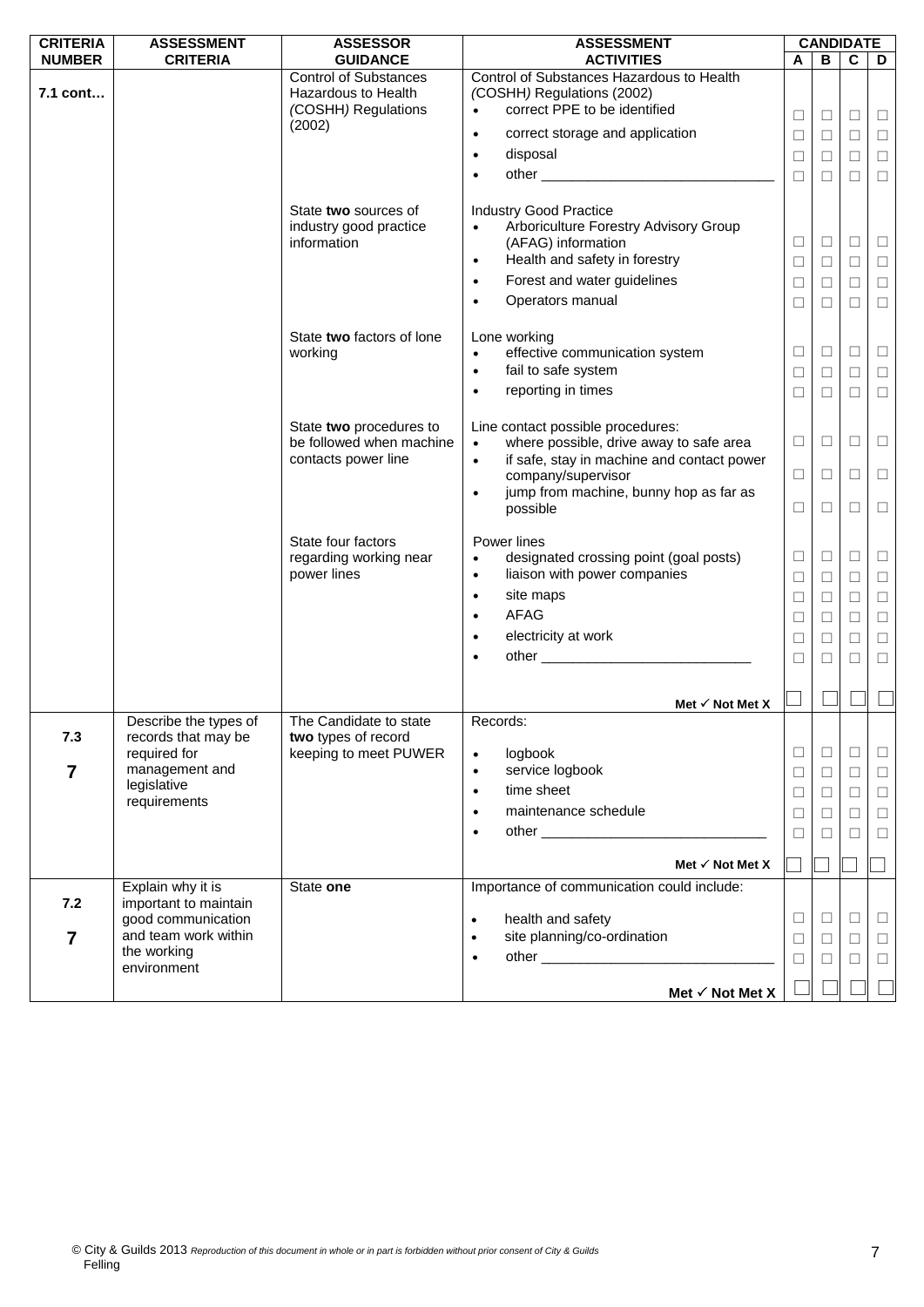| <b>CRITERIA</b>  | <b>ASSESSMENT</b>               | <b>ASSESSOR</b>                        | <b>ASSESSMENT</b>                                          |        |        | <b>CANDIDATE</b> |        |
|------------------|---------------------------------|----------------------------------------|------------------------------------------------------------|--------|--------|------------------|--------|
| <b>NUMBER</b>    | <b>CRITERIA</b>                 | <b>GUIDANCE</b>                        | <b>ACTIVITIES</b>                                          | A      | B      | C                | D      |
|                  | Plan work and the work          | Following industry good                |                                                            |        |        |                  |        |
| 2.2              | site to maintain safe           | practice                               |                                                            |        |        |                  |        |
|                  | working areas to                | State five                             | Planning work may include:                                 |        |        |                  |        |
| $\boldsymbol{2}$ | operate the timber<br>processor |                                        | with minimal damage to the worksite<br>$\bullet$           | $\Box$ | $\Box$ | $\Box$           | $\Box$ |
|                  |                                 |                                        | standing trees                                             |        |        |                  |        |
|                  |                                 |                                        | $\bullet$                                                  | □      | □      | $\Box$           | $\Box$ |
|                  |                                 |                                        | tracks<br>$\bullet$                                        | $\Box$ | $\Box$ | $\Box$           | $\Box$ |
|                  |                                 |                                        | roads<br>$\bullet$                                         | $\Box$ | □      | $\Box$           | $\Box$ |
|                  |                                 |                                        | drains<br>$\bullet$                                        | □      | □      | $\Box$           | $\Box$ |
|                  |                                 |                                        | environment<br>$\bullet$                                   | $\Box$ |        | $\Box$           | $\Box$ |
|                  |                                 |                                        |                                                            |        | □      |                  |        |
|                  |                                 |                                        | in accordance with the site and job<br>$\bullet$           | $\Box$ | $\Box$ | $\Box$           | $\Box$ |
|                  |                                 |                                        | specification                                              |        |        |                  |        |
|                  |                                 |                                        | $\bullet$                                                  | □      | □      | П                | $\Box$ |
|                  |                                 | State four                             | Utilise additional safeguards such as:                     |        |        |                  |        |
|                  |                                 |                                        |                                                            |        |        |                  |        |
|                  |                                 |                                        | barriers<br>$\bullet$                                      | □      | □      | $\Box$           | ш      |
|                  |                                 |                                        | banksman<br>$\bullet$                                      |        |        | $\Box$           |        |
|                  |                                 |                                        |                                                            | $\Box$ | $\Box$ |                  | $\Box$ |
|                  |                                 |                                        | signs<br>$\bullet$                                         | $\Box$ | □      | $\Box$           | $\Box$ |
|                  |                                 |                                        | other workers<br>$\bullet$                                 | $\Box$ | ⊔      | $\Box$           | $\Box$ |
|                  |                                 |                                        | risk zone e.g. adjacent roads and tracks<br>$\bullet$      | $\Box$ | $\Box$ | $\Box$           | $\Box$ |
|                  |                                 |                                        | $\bullet$                                                  | $\Box$ | □      | $\Box$           | $\Box$ |
|                  |                                 |                                        |                                                            |        |        |                  |        |
|                  |                                 |                                        | Met $\checkmark$ Not Met X                                 |        |        |                  |        |
|                  | Carry out pre and post-         | Assessor to observe                    | Pre and post start checks on base machine                  |        |        |                  |        |
| 2.1              | start checks to test all        | candidate carrying out the             | according to the operators handbook and to                 |        |        |                  |        |
|                  | operating functions of          | pre and post start checks              | include:                                                   |        |        |                  |        |
| $\boldsymbol{2}$ | the equipment                   | of the machine                         |                                                            |        |        |                  |        |
|                  |                                 |                                        | machine on level ground<br>$\bullet$                       | ⊔      | □      | □                | $\Box$ |
|                  |                                 | Candidate to comment on                | ensure machine services in neutral and<br>$\bullet$        |        |        |                  |        |
|                  |                                 | machines serviceability                | lowered where applicable                                   | $\Box$ | Ш      | □                | $\Box$ |
|                  |                                 |                                        | engine stopped and key removed<br>$\bullet$                | $\Box$ | $\Box$ | $\Box$           | $\Box$ |
|                  |                                 | Assessor is to use their               | check engine oil, transmission/hydraulic oil,<br>$\bullet$ |        |        |                  |        |
|                  |                                 | own discretion as to                   | coolant and fuel level, engine air filter                  | $\Box$ | $\Box$ | $\Box$           | $\Box$ |
|                  |                                 | whether a seat belt/lap                | importance of cleanliness<br>$\bullet$                     | $\Box$ | $\Box$ | $\Box$           | $\Box$ |
|                  |                                 | restraint is to be worn                | seat, steering mechanism and mirror<br>$\bullet$           |        |        |                  |        |
|                  |                                 | during assessment                      | adjustment                                                 | □      | □      | □                | $\Box$ |
|                  |                                 |                                        | operator seat restraint is functional (where               |        |        |                  |        |
|                  |                                 |                                        | applicable)                                                | □      | ⊔      | □                | ⊔      |
|                  |                                 |                                        | check operator protection systems<br>$\bullet$             | $\Box$ | $\Box$ | $\Box$           | $\Box$ |
|                  |                                 |                                        | check relevant access and egress points                    |        |        |                  |        |
|                  |                                 |                                        | $\bullet$                                                  | $\Box$ | $\Box$ | $\Box$           | $\Box$ |
|                  |                                 |                                        | check wheel nuts<br>$\bullet$                              | □      | Ш      | □                | $\Box$ |
|                  |                                 |                                        | check pin bush wear and security<br>$\bullet$              | $\Box$ | □      | $\Box$           | $\Box$ |
|                  |                                 |                                        | check for cracks/fatigue<br>$\bullet$                      | □      | □      | $\Box$           | $\Box$ |
|                  |                                 |                                        | check for hydraulic leaks<br>$\bullet$                     | $\Box$ |        | $\Box$           | $\Box$ |
|                  |                                 |                                        |                                                            |        | $\Box$ |                  |        |
|                  |                                 |                                        | security of components<br>$\bullet$                        | $\Box$ | $\Box$ | $\Box$           | $\Box$ |
|                  |                                 |                                        | check safety decals<br>$\bullet$                           | □      | □      | $\Box$           | $\Box$ |
|                  |                                 |                                        | LOLER certificate (if required)<br>$\bullet$               | $\Box$ | $\Box$ | $\Box$           | $\Box$ |
|                  |                                 |                                        | radiators (coolant and hydraulic)<br>$\bullet$             | □      | ⊔      | $\Box$           | □      |
|                  |                                 |                                        | fuel filters and/or water trap<br>$\bullet$                |        |        |                  |        |
|                  |                                 |                                        |                                                            | $\Box$ | $\Box$ | $\Box$           | $\Box$ |
|                  |                                 |                                        | grease where and when appropriate<br>$\bullet$             | $\Box$ | $\Box$ | $\Box$           | $\Box$ |
|                  |                                 |                                        |                                                            |        |        |                  |        |
|                  |                                 | Check security of loader               | bolts cracks leaks<br>$\bullet$                            |        |        |                  |        |
|                  |                                 | to base                                |                                                            | ⊔      | ⊔      | $\Box$           | ⊔      |
|                  |                                 |                                        | bolts cracks                                               |        |        |                  |        |
|                  |                                 | Check security of loader<br>attachment | $\bullet$                                                  | ⊔      | ⊔      | $\Box$           | ⊔      |
|                  |                                 |                                        |                                                            |        |        |                  |        |
|                  |                                 | Check attachment                       | security<br>$\bullet$                                      |        |        |                  |        |
|                  |                                 |                                        | condition                                                  | Ш      | Ш      | □                | ⊔      |
|                  |                                 |                                        | $\bullet$                                                  | $\Box$ | □      | $\Box$           | $\Box$ |
|                  |                                 |                                        | hydraulic leaks<br>$\bullet$                               | □      | ⊔      | $\Box$           | □      |
|                  |                                 |                                        | pin and bushes<br>$\bullet$                                | $\Box$ | $\Box$ | $\Box$           | $\Box$ |
|                  |                                 |                                        | pipe work<br>$\bullet$                                     | ⊔      | ⊔      | $\Box$           | □      |
|                  |                                 |                                        | guarding                                                   |        |        |                  | □      |
|                  |                                 |                                        |                                                            |        |        |                  |        |

© City & Guilds 2013 *Reproduction of this document in whole or in part is forbidden without prior consent of City & Guilds*  Felling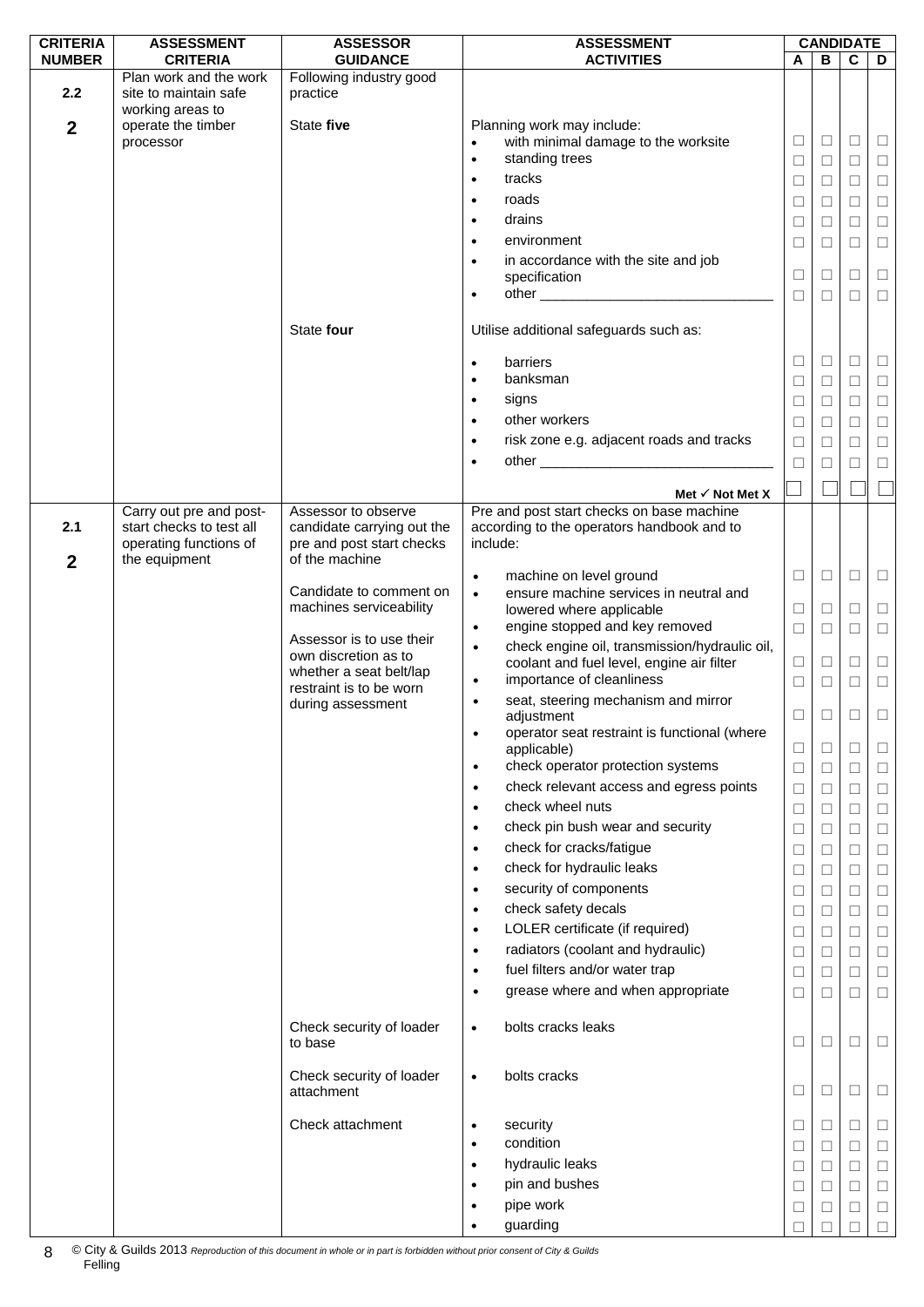| <b>CRITERIA</b> | <b>ASSESSMENT</b><br><b>CRITERIA</b> | <b>ASSESSOR</b>                              |                        | <b>ASSESSMENT</b>                   |        |              | <b>CANDIDATE</b> |        |
|-----------------|--------------------------------------|----------------------------------------------|------------------------|-------------------------------------|--------|--------------|------------------|--------|
| <b>NUMBER</b>   |                                      | <b>GUIDANCE</b><br>Maintenance of forwarder  |                        | <b>ACTIVITIES</b><br>Chassis/Frame  | A      | $\, {\bf B}$ | $\mathbf C$      | D      |
| 2.1 cont        |                                      |                                              |                        |                                     |        |              |                  |        |
|                 |                                      |                                              | $\bullet$              | cracks                              | $\Box$ | $\Box$       | $\Box$           | $\Box$ |
|                 |                                      |                                              | $\bullet$              | pin security                        | $\Box$ | $\Box$       | $\Box$           | $\Box$ |
|                 |                                      |                                              | $\bullet$              | bushes                              | $\Box$ | $\Box$       | $\Box$           | $\Box$ |
|                 |                                      | Assessor to observe<br>candidate adhering to | $\bullet$              | cylinders                           | $\Box$ | $\Box$       | $\Box$           | $\Box$ |
|                 |                                      | environmental best                           | $\bullet$              | attachment<br>loose or broken bolts | $\Box$ | $\Box$       | $\Box$           | $\Box$ |
|                 |                                      | practice and COSHH                           | $\bullet$              | cables and connections              | $\Box$ | $\Box$       | $\Box$           | $\Box$ |
|                 |                                      | regulations                                  | $\bullet$<br>$\bullet$ | guarding                            | $\Box$ | $\Box$       | $\Box$           | $\Box$ |
|                 |                                      |                                              |                        |                                     | $\Box$ | $\Box$       | $\Box$           | $\Box$ |
|                 |                                      |                                              |                        | De-limbing mechanism                |        |              |                  |        |
|                 |                                      |                                              | $\bullet$              | security                            | $\Box$ | $\Box$       | $\Box$           | ⊔      |
|                 |                                      |                                              | $\bullet$              | sharpness                           | $\Box$ | $\Box$       | $\Box$           | $\Box$ |
|                 |                                      |                                              | $\bullet$              | cracks                              | $\Box$ | $\Box$       | $\Box$           | $\Box$ |
|                 |                                      |                                              | $\bullet$              | profile                             | □      | □            | $\Box$           | $\Box$ |
|                 |                                      |                                              | $\bullet$              | pins and bushes                     | $\Box$ | $\Box$       | $\Box$           | $\Box$ |
|                 |                                      |                                              | $\bullet$              | lubricant                           | $\Box$ | $\Box$       | $\Box$           | $\Box$ |
|                 |                                      |                                              |                        | Saw chain (if fitted)               |        |              |                  |        |
|                 |                                      |                                              | $\bullet$              | sharpness                           | $\Box$ | $\Box$       | $\Box$           | $\Box$ |
|                 |                                      |                                              | $\bullet$              | tension (if applicable)             | $\Box$ | $\Box$       | $\Box$           | $\Box$ |
|                 |                                      |                                              | $\bullet$              | wear and tear                       | $\Box$ | $\Box$       | $\Box$           | $\Box$ |
|                 |                                      |                                              | $\bullet$              | broken tie straps                   | $\Box$ | $\Box$       | $\Box$           | $\Box$ |
|                 |                                      |                                              | $\bullet$              | lubricant                           | $\Box$ | $\Box$       | $\Box$           | $\Box$ |
|                 |                                      |                                              | $\bullet$              | guarding                            | $\Box$ | $\Box$       | $\Box$           | $\Box$ |
|                 |                                      |                                              |                        | Guide bar (if fitted)               |        |              |                  |        |
|                 |                                      |                                              | $\bullet$              | straight                            | $\Box$ | $\Box$       | $\Box$           | $\Box$ |
|                 |                                      |                                              | $\bullet$              | overheating                         | $\Box$ | $\Box$       | $\Box$           | $\Box$ |
|                 |                                      |                                              |                        | sprocket                            | □      | Ш            | $\Box$           | $\Box$ |
|                 |                                      |                                              | $\bullet$              | nose                                | $\Box$ | $\Box$       | $\Box$           | $\Box$ |
|                 |                                      |                                              | $\bullet$              | lubricant                           | $\Box$ | □            | $\Box$           | □      |
|                 |                                      |                                              |                        | Sheers (if fitted)                  |        |              |                  |        |
|                 |                                      |                                              | ٠                      | sharp                               | $\Box$ | $\Box$       | $\Box$           | □      |
|                 |                                      |                                              | $\bullet$              | cracks                              | $\Box$ | $\Box$       | $\Box$           | $\Box$ |
|                 |                                      |                                              | $\bullet$              | straight                            | $\Box$ | $\Box$       | $\Box$           | $\Box$ |
|                 |                                      |                                              | $\bullet$              | alignment                           | $\Box$ | □            | $\Box$           | $\Box$ |
|                 |                                      |                                              | $\bullet$              | lubricant                           | $\Box$ | $\Box$       | $\Box$           | $\Box$ |
|                 |                                      |                                              | $\bullet$              | guarding                            | $\Box$ | $\Box$       | $\Box$           | $\Box$ |
|                 |                                      |                                              |                        | Circular saw (if fitted)            |        |              |                  |        |
|                 |                                      |                                              | ٠                      | sharp                               | $\Box$ | $\Box$       | $\Box$           | Ш      |
|                 |                                      |                                              | $\bullet$              | straight                            | $\Box$ | $\Box$       | $\Box$           | $\Box$ |
|                 |                                      |                                              | $\bullet$              | cracks                              | $\Box$ | $\Box$       | $\Box$           | $\Box$ |
|                 |                                      |                                              | $\bullet$              | missing teeth                       | $\Box$ | $\Box$       | $\Box$           | $\Box$ |
|                 |                                      |                                              | $\bullet$              | set                                 | $\Box$ | □            | $\Box$           | $\Box$ |
|                 |                                      |                                              | $\bullet$              | lubricant                           | $\Box$ | Ш            | $\Box$           | $\Box$ |
|                 |                                      |                                              | $\bullet$              | guarding                            | $\Box$ |              | $\Box$           | $\Box$ |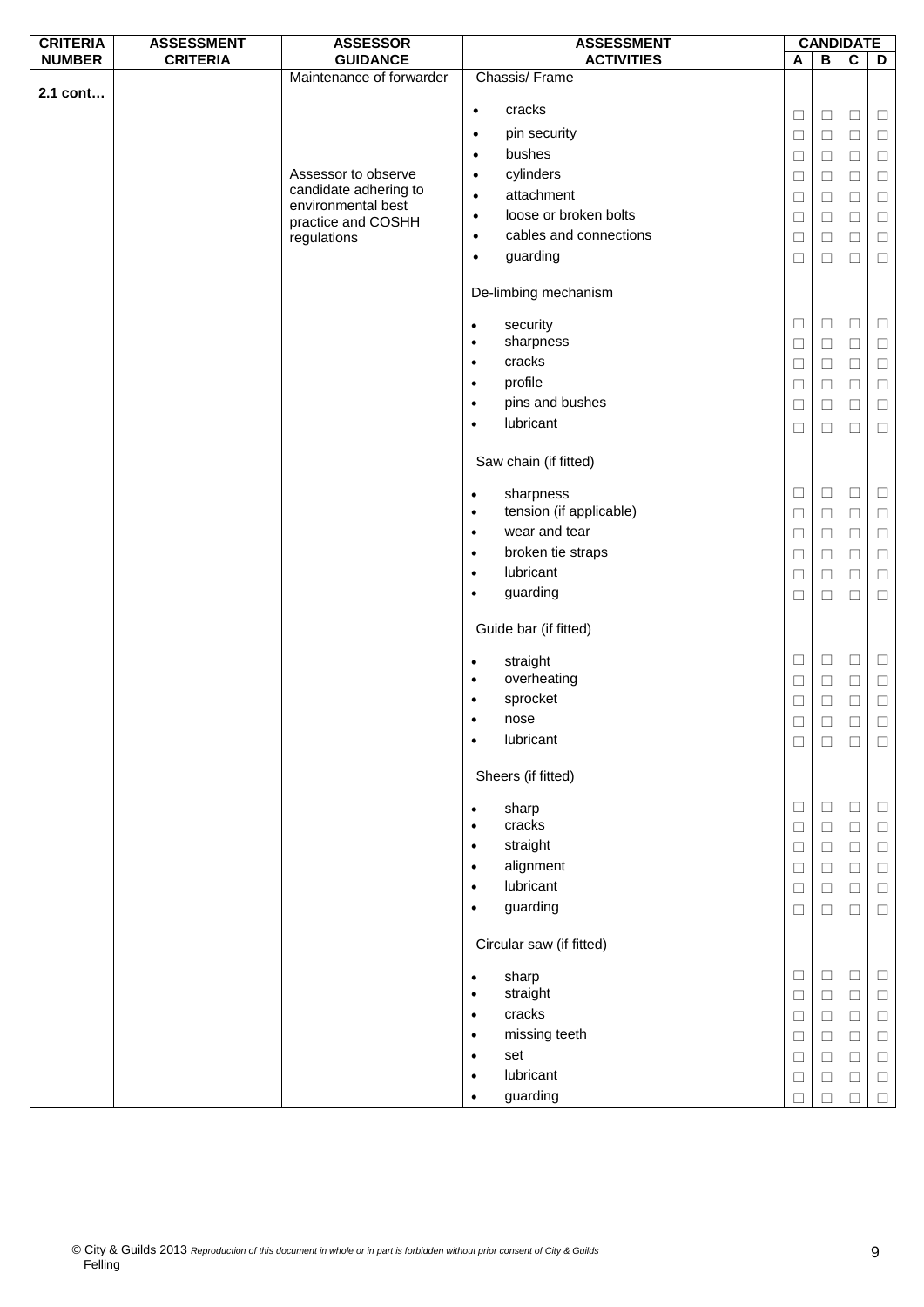| <b>CRITERIA</b> | <b>ASSESSMENT</b>                             | <b>ASSESSOR</b>     | <b>ASSESSMENT</b>                                       |        |        | <b>CANDIDATE</b> |        |
|-----------------|-----------------------------------------------|---------------------|---------------------------------------------------------|--------|--------|------------------|--------|
| <b>NUMBER</b>   | <b>CRITERIA</b>                               | <b>GUIDANCE</b>     | <b>ACTIVITIES</b>                                       | A      | B      | $\mathbf{c}$     | D      |
| 2.1 cont        |                                               |                     | <b>Hydraulic hoses</b>                                  |        |        |                  |        |
|                 |                                               |                     | leaks<br>$\bullet$                                      |        |        |                  |        |
|                 |                                               |                     | cracks<br>$\bullet$                                     | $\Box$ | $\Box$ | $\Box$           | $\Box$ |
|                 |                                               |                     | cuts<br>$\bullet$                                       | $\Box$ | $\Box$ | $\Box$           | $\Box$ |
|                 |                                               |                     | abrasions<br>$\bullet$                                  | $\Box$ | $\Box$ | $\Box$           | $\Box$ |
|                 |                                               |                     | security                                                | $\Box$ | $\Box$ | $\Box$           | $\Box$ |
|                 |                                               |                     | $\bullet$<br>guarding<br>$\bullet$                      | $\Box$ | $\Box$ | $\Box$           | $\Box$ |
|                 |                                               |                     |                                                         | $\Box$ | $\Box$ | $\Box$           | $\Box$ |
|                 |                                               |                     | Environmental considerations                            |        |        |                  |        |
|                 |                                               |                     | disposal<br>$\bullet$                                   | $\Box$ | $\Box$ | $\Box$           | $\Box$ |
|                 |                                               |                     | storage of oils on site<br>$\bullet$                    | $\Box$ | $\Box$ | $\Box$           | $\Box$ |
|                 |                                               |                     | spill kit mats used<br>$\bullet$                        | $\Box$ | □      | $\Box$           | $\Box$ |
|                 |                                               |                     |                                                         |        |        |                  |        |
|                 |                                               |                     | Met $\checkmark$ Not Met X                              |        |        |                  |        |
|                 | State the safety                              | <b>All required</b> | Level ground                                            |        |        |                  |        |
| 5.1             | requirements, routine                         |                     |                                                         |        |        |                  |        |
|                 | and functional checks<br>required for machine |                     | all fluid levels can be accurately checked<br>$\bullet$ | $\Box$ | $\Box$ | $\Box$           | $\Box$ |
| 5               | and operator protection                       |                     | $\bullet$                                               | $\Box$ | $\Box$ | $\Box$           | $\Box$ |
|                 |                                               |                     | <b>Machine Services</b>                                 |        |        |                  |        |
|                 |                                               |                     | security<br>$\bullet$                                   | $\Box$ | $\Box$ | $\Box$           | $\Box$ |
|                 |                                               |                     | unauthorised third party operation<br>$\bullet$         | $\Box$ | $\Box$ | $\Box$           | $\Box$ |
|                 |                                               |                     | $\bullet$                                               | $\Box$ | $\Box$ | $\Box$           | $\Box$ |
|                 |                                               |                     |                                                         |        |        |                  |        |
|                 |                                               |                     | Cleanliness                                             |        |        |                  |        |
|                 |                                               |                     | personal contamination<br>$\bullet$                     | $\Box$ | $\Box$ | $\Box$           | $\Box$ |
|                 |                                               |                     | system contamination<br>$\bullet$                       | $\Box$ | $\Box$ | $\Box$           | $\Box$ |
|                 |                                               |                     | $\bullet$                                               | $\Box$ | $\Box$ | $\Box$           | $\Box$ |
|                 |                                               |                     | Adjustment                                              |        |        |                  |        |
|                 |                                               |                     |                                                         |        |        |                  |        |
|                 |                                               |                     | ergonomics<br>$\bullet$                                 | □      | □      | $\Box$           | $\Box$ |
|                 |                                               |                     | visibility                                              |        | $\Box$ | $\Box$           | $\Box$ |
|                 |                                               |                     |                                                         | $\Box$ | $\Box$ | $\Box$           | $\Box$ |
|                 |                                               |                     | Restraint systems                                       |        |        |                  |        |
|                 |                                               |                     | personal safety<br>$\bullet$                            | $\Box$ | $\Box$ | $\Box$           | $\Box$ |
|                 |                                               |                     | <b>HSE</b> requirement<br>$\bullet$                     | $\Box$ | $\Box$ | $\Box$           | $\Box$ |
|                 |                                               |                     |                                                         | $\Box$ | $\Box$ | $\Box$           | $\Box$ |
|                 |                                               |                     |                                                         |        |        |                  |        |
|                 |                                               |                     | Operator protection systems                             |        |        |                  |        |
|                 |                                               |                     | roll over protective structure (ROPS)<br>$\bullet$      | $\Box$ | $\Box$ | $\Box$           | $\Box$ |
|                 |                                               |                     | falling object protective structure FOPS)<br>$\bullet$  | $\Box$ | $\Box$ | $\Box$           | $\Box$ |
|                 |                                               |                     | operator protection structure (OPS)<br>$\bullet$        | $\Box$ | $\Box$ | $\Box$           | $\Box$ |
|                 |                                               |                     | $\bullet$                                               | $\Box$ | $\Box$ | $\Box$           | $\Box$ |
|                 |                                               |                     | Access and Egress                                       |        |        |                  |        |
|                 |                                               |                     | operator safety<br>$\bullet$                            | $\Box$ | $\Box$ | $\Box$           | $\Box$ |
|                 |                                               |                     | <b>PUWER</b>                                            | $\Box$ | $\Box$ | $\Box$           | $\Box$ |
|                 |                                               |                     | $\bullet$                                               | $\Box$ |        | $\Box$           | $\Box$ |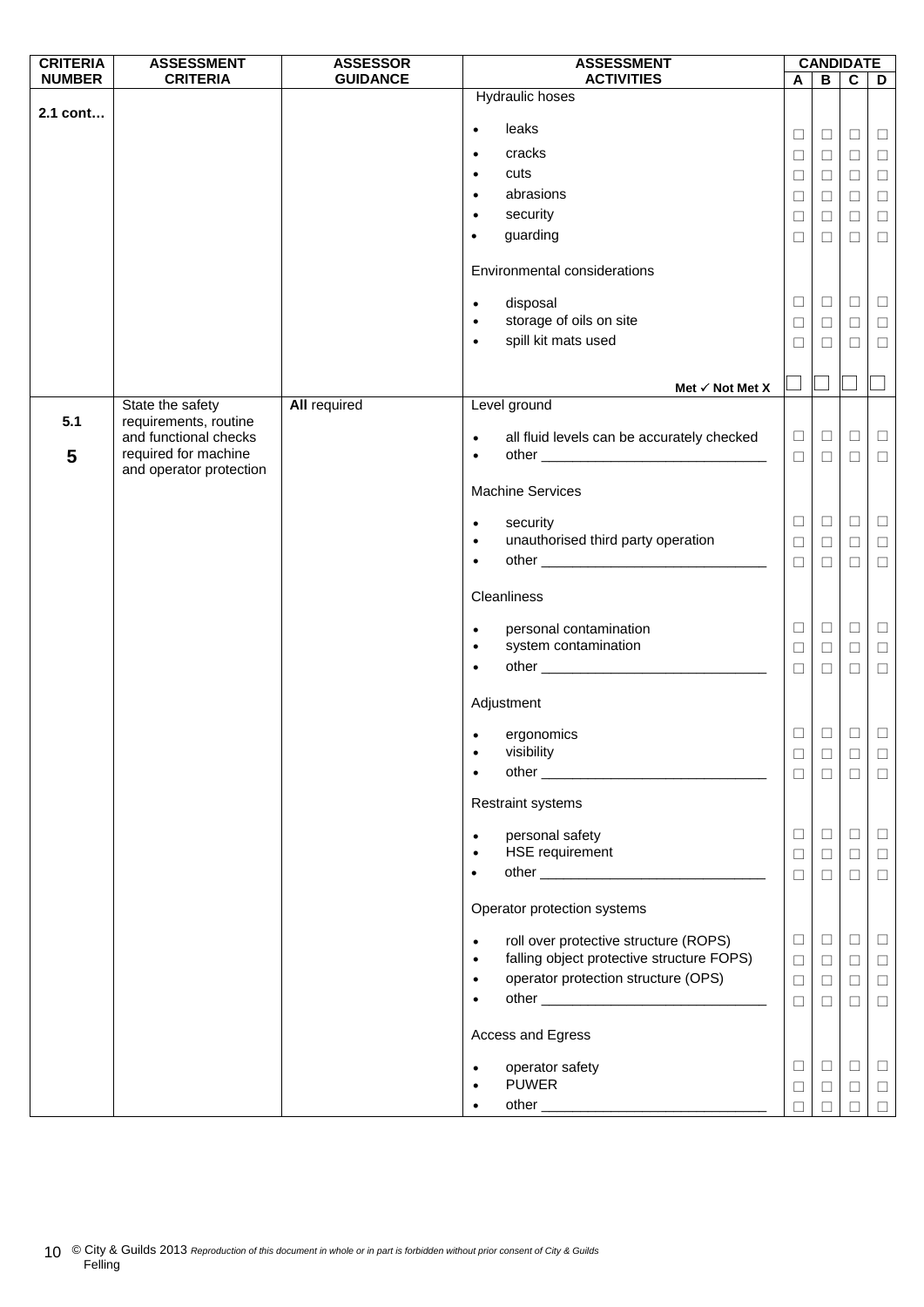| <b>CRITERIA</b> | <b>ASSESSMENT</b> | <b>ASSESSOR</b>                   |           | <b>ASSESSMENT</b>                           |        |        | <b>CANDIDATE</b> |        |
|-----------------|-------------------|-----------------------------------|-----------|---------------------------------------------|--------|--------|------------------|--------|
| <b>NUMBER</b>   | <b>CRITERIA</b>   | <b>GUIDANCE</b>                   |           | <b>ACTIVITIES</b>                           | A      | В      | $\mathbf c$      | D      |
|                 |                   |                                   |           | Wheel nuts                                  |        |        |                  |        |
| 5.1 cont        |                   |                                   | $\bullet$ | visually                                    | $\Box$ | $\Box$ | $\Box$           | $\Box$ |
|                 |                   |                                   | $\bullet$ | torque wrench                               | $\Box$ | $\Box$ | $\Box$           | $\Box$ |
|                 |                   |                                   | $\bullet$ | operators handbook                          |        |        | $\Box$           |        |
|                 |                   |                                   |           |                                             | $\Box$ | $\Box$ |                  | $\Box$ |
|                 |                   |                                   |           | Tension criteria                            |        |        |                  |        |
|                 |                   |                                   | $\bullet$ | according to manufacturers                  |        |        |                  |        |
|                 |                   |                                   |           | recommendations                             | $\Box$ | $\Box$ | $\Box$           | $\Box$ |
|                 |                   |                                   | $\bullet$ |                                             | $\Box$ | $\Box$ | $\Box$           | $\Box$ |
|                 |                   | Candidate to identify all         |           |                                             |        |        |                  |        |
|                 |                   | procedure for replacing a         |           | Safe procedure for detection of leaks:      |        |        |                  |        |
|                 |                   | hydraulic hose                    |           |                                             |        |        |                  |        |
|                 |                   |                                   | $\bullet$ | hands not used for detection of leak        | $\Box$ | $\Box$ | $\Box$           | Ц      |
|                 |                   |                                   | $\bullet$ | use a piece of card or paper                | $\Box$ | $\Box$ | $\Box$           | $\Box$ |
|                 |                   |                                   | $\bullet$ |                                             | $\Box$ | $\Box$ | $\Box$           | $\Box$ |
|                 |                   |                                   | $\bullet$ | appropriate PPE identified                  | $\Box$ | $\Box$ | $\Box$           | $\Box$ |
|                 |                   |                                   | $\bullet$ | use of spill kit                            | $\Box$ | $\Box$ | $\Box$           | $\Box$ |
|                 |                   |                                   | $\bullet$ | hydraulic system lowered and pressure       |        |        |                  |        |
|                 |                   |                                   |           | relieved                                    | $\Box$ | $\Box$ | $\Box$           | $\Box$ |
|                 |                   |                                   | $\bullet$ | importance cleanliness                      | $\Box$ | $\Box$ | $\Box$           | $\Box$ |
|                 |                   |                                   | $\bullet$ | vacuum pump (if fitted)                     | $\Box$ | $\Box$ | $\Box$           | $\Box$ |
|                 |                   |                                   | $\bullet$ | shut off valve (if fitted)                  | □      | □      | $\Box$           | $\Box$ |
|                 |                   |                                   |           |                                             |        |        |                  |        |
|                 |                   | Correct amount of tools<br>chosen | Tools     |                                             |        |        |                  |        |
|                 |                   |                                   | $\bullet$ | spanners x 2                                | $\Box$ | $\Box$ | $\Box$           | ⊔      |
|                 |                   | Identify the four main            |           | Criteria for pipe replacement               |        |        |                  |        |
|                 |                   | criteria for a replacement        |           |                                             |        |        |                  |        |
|                 |                   | hose                              | $\bullet$ | pressure rating                             | $\Box$ | $\Box$ | $\Box$           | $\Box$ |
|                 |                   |                                   | $\bullet$ | length                                      | $\Box$ | $\Box$ | $\Box$           | $\Box$ |
|                 |                   |                                   | $\bullet$ | end fittings                                | $\Box$ | $\Box$ | $\Box$           | $\Box$ |
|                 |                   |                                   | $\bullet$ | bore                                        | □      | $\Box$ | $\Box$           | $\Box$ |
|                 |                   |                                   |           | referred to Operators manual                | $\Box$ | $\Box$ | $\Box$           | $\Box$ |
|                 |                   | What factor needs to be           | $\bullet$ | new hose fitted ensuring inside of hose and |        |        |                  |        |
|                 |                   | taken into account when           |           | joints are clean                            | $\Box$ | $\Box$ | $\Box$           | ⊔      |
|                 |                   | fitting the new hose              | $\bullet$ | correctly routed not twisted                | $\Box$ | $\Box$ | $\Box$           | $\Box$ |
|                 |                   |                                   | $\bullet$ | switch off vacuum pump (if fitted)          | □      | □      | $\Box$           | $\Box$ |
|                 |                   |                                   | $\bullet$ | open valve (if fitted)                      |        |        | $\Box$           |        |
|                 |                   |                                   |           | hydraulic oil topped up and checked as      | $\Box$ | □      |                  | □      |
|                 |                   |                                   | $\bullet$ | required                                    | □      | $\Box$ | $\Box$           | $\Box$ |
|                 |                   |                                   | $\bullet$ | start machine                               | Ш      | □      | $\Box$           | ⊔      |
|                 |                   |                                   | $\bullet$ | operate function                            | $\Box$ | □      | $\Box$           | $\Box$ |
|                 |                   |                                   | $\bullet$ | check for leaks                             |        |        |                  |        |
|                 |                   |                                   | $\bullet$ | clean up spill kit                          | □      | □      | □                | □      |
|                 |                   |                                   |           |                                             | □      | $\Box$ | $\Box$           | $\Box$ |
|                 |                   |                                   | $\bullet$ | re-check oil level                          | Ш      | $\Box$ | $\Box$           | ⊔      |
|                 |                   | Environmental                     | $\bullet$ | waste bagged and labelled                   | ⊔      | □      | □                | ⊔      |
|                 |                   | considerations                    | $\bullet$ | licensed disposal                           | $\Box$ | $\Box$ | $\Box$           | $\Box$ |
|                 |                   |                                   | $\bullet$ | recycle                                     | □      | □      | $\Box$           | $\Box$ |
|                 |                   |                                   | ٠         |                                             | □      | ⊔      | □                | □      |
|                 |                   |                                   |           |                                             |        |        |                  |        |
|                 |                   |                                   |           | Met $\checkmark$ Not Met X                  |        |        |                  |        |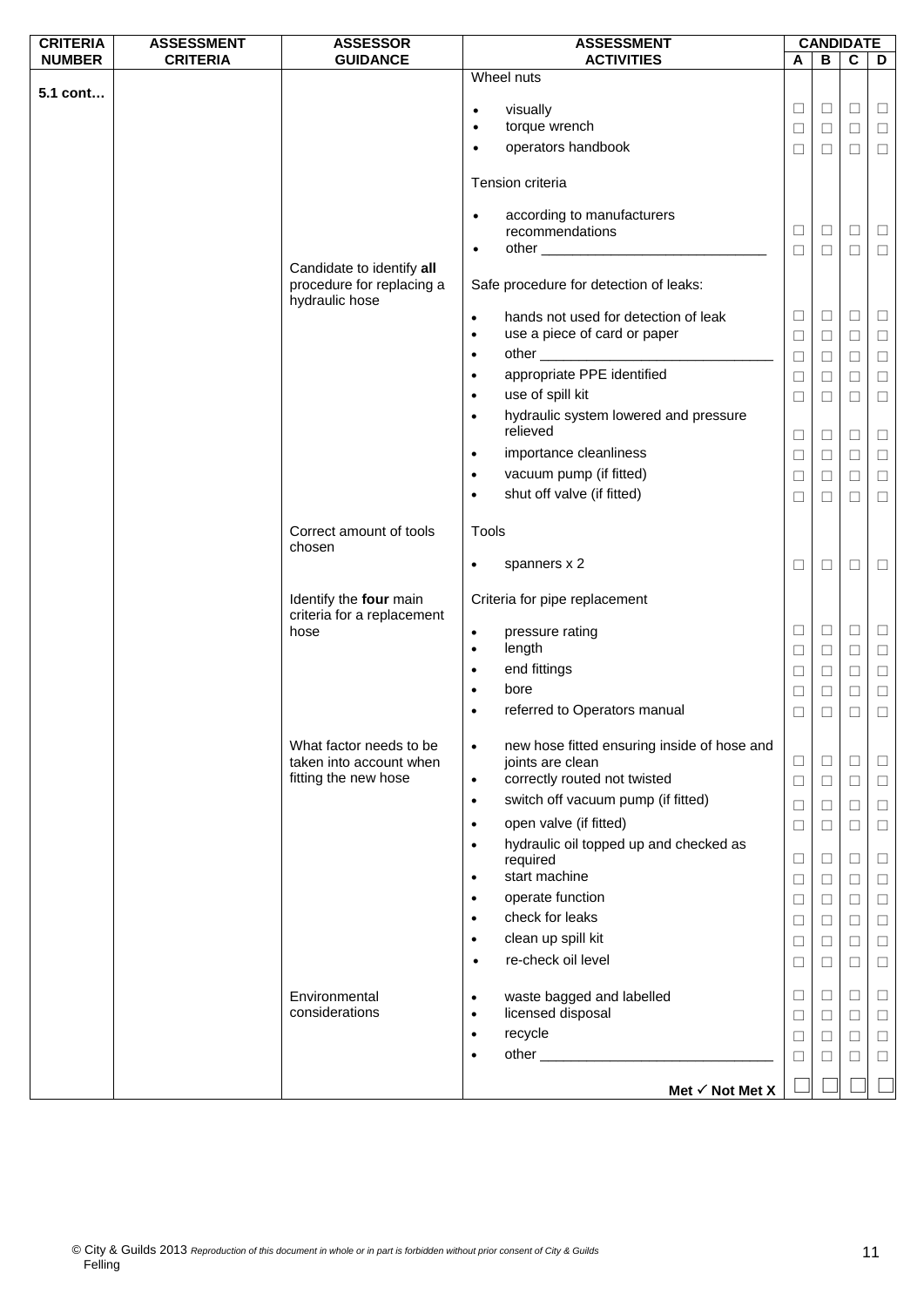| <b>CRITERIA</b> | <b>ASSESSMENT</b>                                                  | <b>ASSESSOR</b>       | <b>ASSESSMENT</b>                                                                                                                                                                                                                          |        |        | <b>CANDIDATE</b> |        |
|-----------------|--------------------------------------------------------------------|-----------------------|--------------------------------------------------------------------------------------------------------------------------------------------------------------------------------------------------------------------------------------------|--------|--------|------------------|--------|
| <b>NUMBER</b>   | <b>CRITERIA</b>                                                    | <b>GUIDANCE</b>       | <b>ACTIVITIES</b>                                                                                                                                                                                                                          | A      | B      | $\mathbf c$      | D      |
| 5.2             | Describe safe driving<br>techniques that should<br>be used on site |                       | Importance of loader position and machine<br>stability                                                                                                                                                                                     |        |        |                  |        |
| 5               |                                                                    | Three of each         | Loader position                                                                                                                                                                                                                            |        |        |                  |        |
|                 |                                                                    |                       | maintain the centre of gravity<br>$\bullet$                                                                                                                                                                                                | □      | ⊔      | $\Box$           | ш      |
|                 |                                                                    |                       | over reaching<br>$\bullet$                                                                                                                                                                                                                 | $\Box$ | $\Box$ | $\Box$           | $\Box$ |
|                 |                                                                    |                       | over loading<br>$\bullet$                                                                                                                                                                                                                  | $\Box$ | $\Box$ | $\Box$           | $\Box$ |
|                 |                                                                    |                       | slope/steep ground<br>$\bullet$                                                                                                                                                                                                            | □      | Ц      | $\Box$           | $\Box$ |
|                 |                                                                    |                       | loader parking position<br>$\bullet$                                                                                                                                                                                                       | $\Box$ | $\Box$ | $\Box$           | $\Box$ |
|                 |                                                                    |                       |                                                                                                                                                                                                                                            |        |        |                  |        |
|                 |                                                                    |                       | Machine stability                                                                                                                                                                                                                          |        |        |                  |        |
|                 |                                                                    |                       | use of legs (if fitted)<br>$\bullet$                                                                                                                                                                                                       | $\Box$ | Ц      | $\Box$           | $\Box$ |
|                 |                                                                    |                       | oscillation lock<br>$\bullet$                                                                                                                                                                                                              | $\Box$ | $\Box$ | $\Box$           | $\Box$ |
|                 |                                                                    |                       | ballast of tyres/traction aids<br>$\bullet$                                                                                                                                                                                                | $\Box$ | $\Box$ | $\Box$           | $\Box$ |
|                 |                                                                    |                       | ground condition<br>$\bullet$                                                                                                                                                                                                              | □      | □      | $\Box$           | $\Box$ |
|                 |                                                                    |                       |                                                                                                                                                                                                                                            |        |        |                  |        |
|                 |                                                                    | Four methods          | Safe driving techniques may be applied by                                                                                                                                                                                                  | □      | $\Box$ | $\Box$           |        |
|                 |                                                                    |                       | correct gear selection and engine speed<br>$\bullet$<br>route selection and planning<br>$\bullet$                                                                                                                                          |        |        |                  | $\Box$ |
|                 |                                                                    |                       | patching and brash matt repair                                                                                                                                                                                                             | $\Box$ | $\Box$ | $\Box$           | $\Box$ |
|                 |                                                                    |                       | $\bullet$<br>appropriate use of difflock                                                                                                                                                                                                   | $\Box$ | $\Box$ | $\Box$           | $\Box$ |
|                 |                                                                    |                       | $\bullet$                                                                                                                                                                                                                                  | $\Box$ | $\Box$ | $\Box$           | $\Box$ |
|                 |                                                                    |                       | appropriate use of traction aids<br>$\bullet$                                                                                                                                                                                              | $\Box$ | $\Box$ | $\Box$           | $\Box$ |
|                 |                                                                    |                       | stability<br>$\bullet$                                                                                                                                                                                                                     | $\Box$ | □      | $\Box$           | $\Box$ |
|                 |                                                                    |                       | avoid standing crop<br>$\bullet$                                                                                                                                                                                                           | $\Box$ | ⊔      | $\Box$           | $\Box$ |
|                 |                                                                    |                       | $\bullet$                                                                                                                                                                                                                                  | □      | $\Box$ | $\Box$           | $\Box$ |
|                 |                                                                    |                       | Met √ Not Met X                                                                                                                                                                                                                            |        |        |                  |        |
|                 | Explain the implications                                           | Describe factors to   | Route planning may be achieved by assessing:                                                                                                                                                                                               |        |        |                  |        |
| 5.3             | of terrain, ground                                                 | consider when route   |                                                                                                                                                                                                                                            |        |        |                  |        |
|                 | conditions, season,                                                | planning              | Terrain                                                                                                                                                                                                                                    |        |        |                  |        |
| 5               | weather and tree<br>condition on planning                          | One example from each | roughness, slope<br>$\bullet$                                                                                                                                                                                                              | □      | $\Box$ | $\Box$           | $\Box$ |
|                 | access routes and                                                  |                       | other and the contract of the contract of the contract of the contract of the contract of the contract of the contract of the contract of the contract of the contract of the contract of the contract of the contract of the<br>$\bullet$ | $\Box$ | $\Box$ | $\Box$           | $\Box$ |
|                 | driving the machine                                                |                       |                                                                                                                                                                                                                                            |        |        |                  |        |
|                 |                                                                    |                       | Ground conditions                                                                                                                                                                                                                          |        |        |                  |        |
|                 |                                                                    |                       |                                                                                                                                                                                                                                            |        |        |                  |        |
|                 |                                                                    |                       | load to match ground conditions (ground<br>$\bullet$                                                                                                                                                                                       |        |        |                  |        |
|                 |                                                                    |                       | bearing capacity)<br>$\bullet$                                                                                                                                                                                                             | $\Box$ | $\Box$ | $\Box$           | $\Box$ |
|                 |                                                                    |                       |                                                                                                                                                                                                                                            | $\Box$ | $\Box$ | $\Box$           | $\Box$ |
|                 |                                                                    |                       | Seasonal                                                                                                                                                                                                                                   |        |        |                  |        |
|                 |                                                                    |                       |                                                                                                                                                                                                                                            |        |        |                  |        |
|                 |                                                                    |                       | winter, summer<br>$\bullet$                                                                                                                                                                                                                | Ш      | ⊔      | □                | $\Box$ |
|                 |                                                                    |                       |                                                                                                                                                                                                                                            | $\Box$ | $\Box$ | $\Box$           | $\Box$ |
|                 |                                                                    |                       | Tree species                                                                                                                                                                                                                               |        |        |                  |        |
|                 |                                                                    |                       |                                                                                                                                                                                                                                            |        |        |                  |        |
|                 |                                                                    |                       | transport of brash from worked racks<br>$\bullet$                                                                                                                                                                                          | □      | $\Box$ | $\Box$           | $\Box$ |
|                 |                                                                    |                       | tree species relevant to brash availability<br>$\bullet$                                                                                                                                                                                   | $\Box$ | $\Box$ | $\Box$           | $\Box$ |
|                 |                                                                    |                       | $\bullet$                                                                                                                                                                                                                                  | $\Box$ | ⊔      | $\Box$           | $\Box$ |
|                 |                                                                    |                       |                                                                                                                                                                                                                                            |        |        |                  |        |
|                 | Describe how to                                                    | Identify four         | Met $\checkmark$ Not Met X<br>Tree Identification may include:                                                                                                                                                                             |        |        |                  |        |
| 6.1             | recognise trees to be                                              |                       |                                                                                                                                                                                                                                            |        |        |                  |        |
|                 | felled to meet the job                                             |                       | marking<br>$\bullet$                                                                                                                                                                                                                       | $\Box$ | $\Box$ | $\Box$           | $\Box$ |
| 6               | specification                                                      |                       | paint<br>$\bullet$                                                                                                                                                                                                                         | $\Box$ | ⊔      | $\Box$           | $\Box$ |
|                 |                                                                    |                       | GPS and digital mapping<br>$\bullet$                                                                                                                                                                                                       | $\Box$ | $\Box$ | $\Box$           | $\Box$ |
| 4.1             | Identify trees in<br>accordance with the job                       |                       | site plan<br>$\bullet$                                                                                                                                                                                                                     | □      | ⊔      | □                | $\Box$ |
|                 | specification                                                      |                       | tape                                                                                                                                                                                                                                       | $\Box$ | $\Box$ | $\Box$           | $\Box$ |
| 4               |                                                                    |                       |                                                                                                                                                                                                                                            | $\Box$ | $\Box$ | $\Box$           | $\Box$ |
|                 |                                                                    |                       |                                                                                                                                                                                                                                            |        |        |                  |        |
|                 |                                                                    |                       | Met $\checkmark$ Not Met X                                                                                                                                                                                                                 |        |        |                  |        |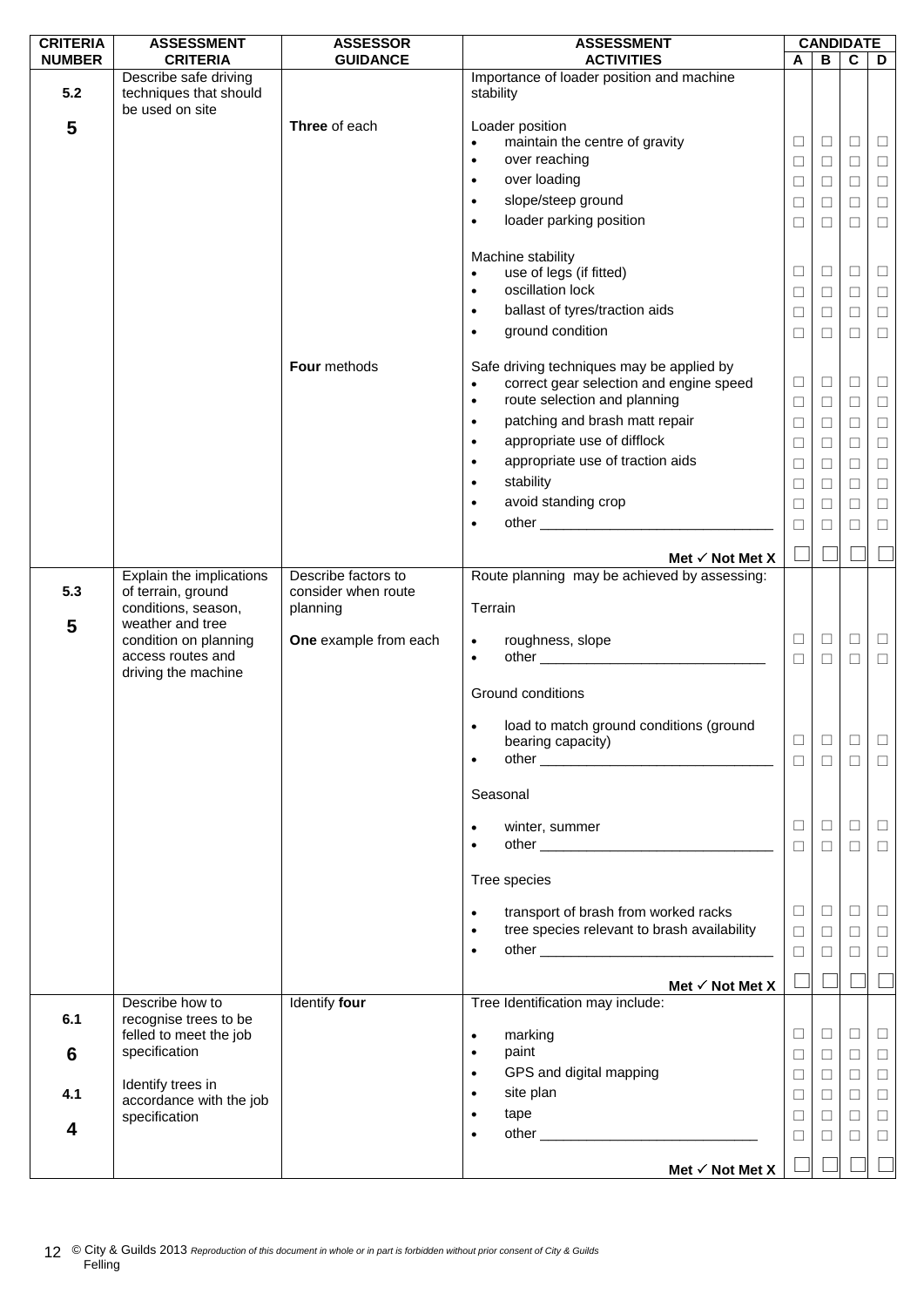| <b>CRITERIA</b> | <b>ASSESSMENT</b>                          | <b>ASSESSOR</b>                                             | <b>ASSESSMENT</b>                                                                                     |        | <b>CANDIDATE</b> |             |        |
|-----------------|--------------------------------------------|-------------------------------------------------------------|-------------------------------------------------------------------------------------------------------|--------|------------------|-------------|--------|
| <b>NUMBER</b>   | <b>CRITERIA</b>                            | <b>GUIDANCE</b>                                             | <b>ACTIVITIES</b>                                                                                     | A      | В                | $\mathbf c$ | D      |
|                 |                                            | Assessor to observe the                                     | Candidate to drive or manoeuvre machine                                                               |        |                  |             |        |
| 3.1             | Drive the machine on<br>site in a safe and | candidate drive the<br>machine turning left and             | safe access<br>$\bullet$                                                                              | Ш      | ⊔                | ⊔           | $\Box$ |
|                 | effective way                              | right, reverse, park, switch                                | start in accordance with manufacturers<br>$\bullet$                                                   | $\Box$ | □                | □           | $\Box$ |
| &               |                                            | off and exit                                                | recommendations<br>$\bullet$                                                                          | $\Box$ | П                | $\Box$      | $\Box$ |
|                 |                                            |                                                             | appropriate gear selection<br>$\bullet$                                                               | $\Box$ | ⊔                | □           | $\Box$ |
| 3.2             | Manoeuvre the machine                      |                                                             | smoothness of take off<br>$\bullet$                                                                   | □      | $\Box$           | $\Box$      | $\Box$ |
|                 | on site and in a safe                      |                                                             | drive in a straight line<br>$\bullet$                                                                 |        | П                | П           | $\Box$ |
| $\mathbf{2}$    | and effective way                          |                                                             | left and right turn<br>٠                                                                              | ⊔      |                  | □           |        |
|                 |                                            |                                                             | reverse<br>٠                                                                                          | $\Box$ | □                |             | $\Box$ |
|                 |                                            |                                                             | appropriate speed for conditions                                                                      | $\Box$ | □                | □           | $\Box$ |
|                 |                                            |                                                             | $\bullet$<br>appropriate use of brakes                                                                | □      | $\Box$           | □           | $\Box$ |
|                 |                                            |                                                             | $\bullet$                                                                                             | □      | □                | $\Box$      | $\Box$ |
|                 |                                            |                                                             | parking brake applied and effective<br>$\bullet$                                                      | □      | П                | $\Box$      | $\Box$ |
|                 |                                            |                                                             | stop in accordance with manufacturers<br>$\bullet$                                                    | $\Box$ | □                | $\Box$      | $\Box$ |
|                 |                                            |                                                             | recommendations<br>$\bullet$                                                                          | $\Box$ | $\mathbf{L}$     | □           | $\Box$ |
|                 |                                            |                                                             | safe egress<br>٠                                                                                      | Ш      |                  | □           | □      |
|                 |                                            |                                                             | Met $\checkmark$ Not Met X                                                                            |        |                  |             |        |
|                 | Describe how to assess                     | Candidate to state five                                     | Tree assessment may include:                                                                          |        |                  |             |        |
| 6.2             | trees to determine                         | methods                                                     |                                                                                                       |        |                  |             |        |
|                 | felling method                             |                                                             | operators manual<br>$\bullet$                                                                         | $\Box$ | □                | $\Box$      | $\Box$ |
| 6               |                                            |                                                             | maximum felling diameter<br>$\bullet$                                                                 | □      | $\Box$           | $\Box$      | $\Box$ |
|                 |                                            |                                                             | machine handling limit<br>$\bullet$                                                                   | □      | □                | $\Box$      | $\Box$ |
|                 |                                            |                                                             | stability of the machine<br>$\bullet$                                                                 | □      | П                | $\Box$      | $\Box$ |
|                 |                                            |                                                             | species of the tree<br>٠                                                                              | Ш      |                  | □           | $\Box$ |
|                 |                                            |                                                             | tree size<br>٠                                                                                        | □      | П                | □           | $\Box$ |
|                 |                                            |                                                             |                                                                                                       |        |                  |             |        |
|                 |                                            |                                                             | Met $\checkmark$ Not Met X                                                                            |        |                  |             |        |
| 4.2             | Fell trees in accordance                   | Candidate directionally<br>fells a minimum of five          | Single cuts:<br>use machinery in accordance with relevant<br>$\bullet$                                |        |                  |             |        |
|                 | with the job<br>specification              | trees requiring a single                                    | legislation and manufacturer's instructions                                                           | □      | $\Box$           | ⊔           | $\Box$ |
| 4               |                                            | felling cut                                                 | identify and fell trees in accordance with job<br>$\bullet$                                           |        |                  |             |        |
|                 |                                            |                                                             | specification                                                                                         | $\Box$ | □                | $\Box$      | $\Box$ |
|                 |                                            |                                                             | correct felling sequence i.e. tree selection<br>$\bullet$                                             | $\Box$ | □                | $\Box$      | $\Box$ |
|                 |                                            |                                                             | correct positioning of base machine<br>$\bullet$                                                      | □      | $\mathbf{1}$     | □           | □      |
|                 |                                            |                                                             | correct positioning of felling head                                                                   |        |                  |             |        |
|                 |                                            |                                                             | stem gripped correctly<br>$\bullet$                                                                   | □      | П                | П           | П      |
|                 |                                            |                                                             | tree felled in correct direction<br>$\bullet$                                                         | $\Box$ | $\Box$           | $\Box$      | $\Box$ |
|                 |                                            |                                                             | avoid damage to remaining crop<br>$\bullet$                                                           | $\Box$ | □                | $\Box$      | $\Box$ |
|                 |                                            |                                                             | low stump height<br>$\bullet$                                                                         | □      | □                | □           | $\Box$ |
|                 |                                            |                                                             | stump treatment (if applicable)<br>$\bullet$                                                          | □      | □                | $\Box$      | $\Box$ |
|                 |                                            |                                                             | avoidance of splits, spikes and shattered<br>$\bullet$                                                |        |                  |             |        |
|                 |                                            |                                                             | butts<br>environmental and conservation<br>$\bullet$                                                  | □      | □                | $\Box$      | $\Box$ |
|                 |                                            |                                                             | requirements complied with                                                                            | □      | $\Box$           | $\Box$      | $\Box$ |
|                 |                                            |                                                             | industry recognised guidelines are followed<br>$\bullet$                                              |        |                  |             |        |
|                 |                                            |                                                             |                                                                                                       | □      | $\Box$           | $\Box$      | $\Box$ |
|                 |                                            | Directionally fell five trees<br>requiring multiple felling | Multiple cuts                                                                                         |        |                  |             |        |
|                 |                                            | cuts                                                        | use machinery in accordance with relevant<br>$\bullet$<br>legislation and manufacturer's instructions | $\Box$ | ⊔                | □           | $\Box$ |
|                 |                                            |                                                             | identify and fell trees in accordance with job<br>$\bullet$                                           |        |                  |             |        |
|                 |                                            |                                                             | specification                                                                                         | □      | Ш                | □           | Ш      |
|                 |                                            |                                                             | correct felling sequence i.e. tree selection<br>$\bullet$                                             | $\Box$ | $\Box$           | $\Box$      | $\Box$ |
|                 |                                            |                                                             | correct positioning of base machine<br>$\bullet$                                                      | □      | □                | □           | $\Box$ |
|                 |                                            |                                                             | correct positioning of felling head<br>$\bullet$                                                      | $\Box$ | □                | $\Box$      | $\Box$ |
|                 |                                            |                                                             | stem gripped correctly<br>$\bullet$                                                                   | $\Box$ | □                | $\Box$      | $\Box$ |
|                 |                                            |                                                             | first cut placed in the intended felling<br>$\bullet$                                                 |        |                  |             |        |
|                 |                                            |                                                             | direction                                                                                             | □      | □                | □           | $\Box$ |
|                 |                                            |                                                             | second cut level or slightly above first cut<br>٠                                                     | □      | $\mathbf{L}$     | □           | $\Box$ |
|                 |                                            |                                                             | tree felled in correct direction                                                                      | $\Box$ |                  | П           | $\Box$ |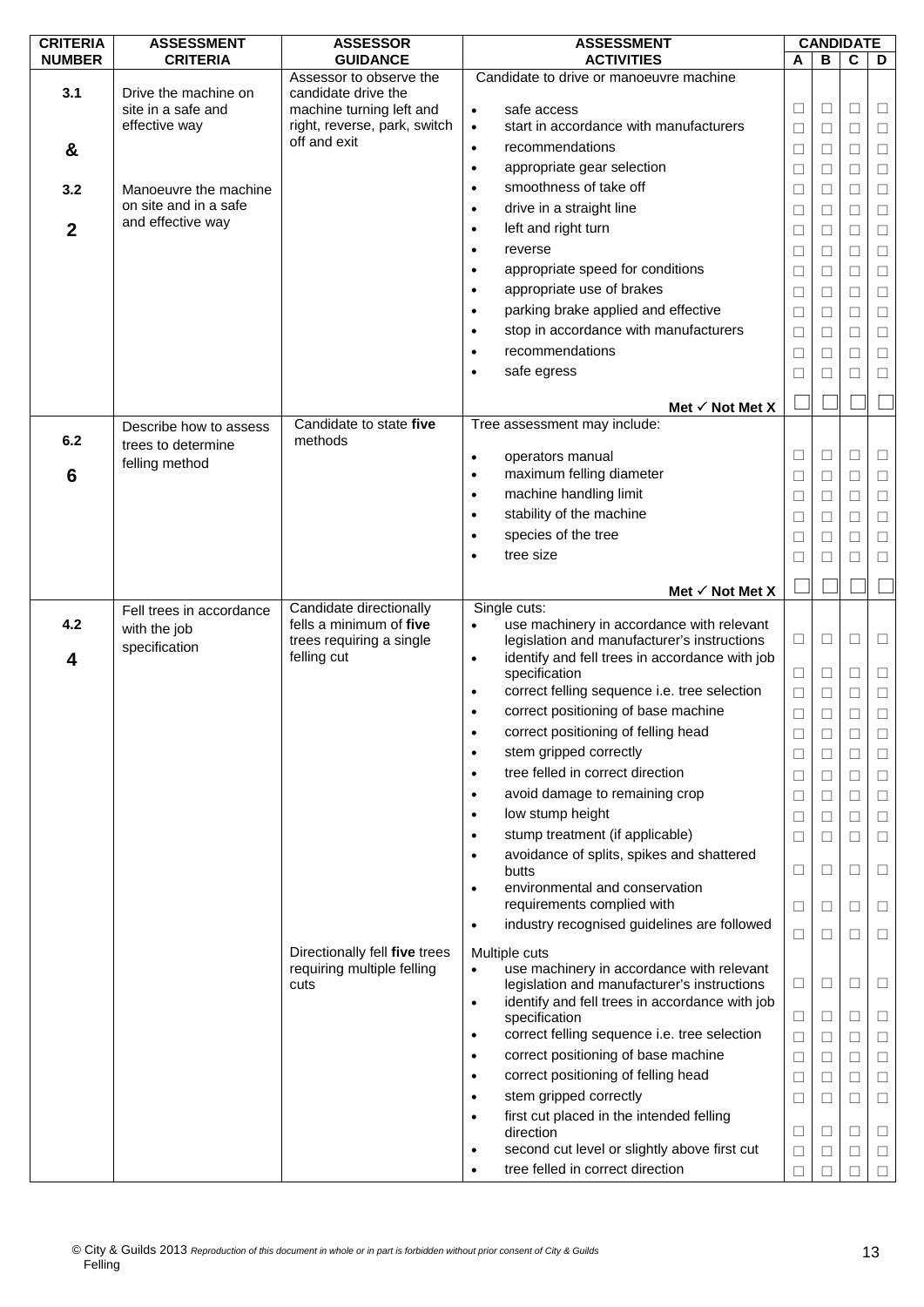| <b>CRITERIA</b> | <b>ASSESSMENT</b>        | <b>ASSESSOR</b>                        | <b>ASSESSMENT</b>                                                                                                                                                                                                                                 |        |              | <b>CANDIDATE</b> |        |
|-----------------|--------------------------|----------------------------------------|---------------------------------------------------------------------------------------------------------------------------------------------------------------------------------------------------------------------------------------------------|--------|--------------|------------------|--------|
| <b>NUMBER</b>   | <b>CRITERIA</b>          | <b>GUIDANCE</b>                        | <b>ACTIVITIES</b>                                                                                                                                                                                                                                 | A      | B            | C                | D      |
|                 |                          |                                        | avoid damage to remaining crop<br>$\bullet$                                                                                                                                                                                                       | $\Box$ | П            | □                | $\Box$ |
| 4.2 cont        |                          | Multiple cut cont                      | low stump height<br>$\bullet$                                                                                                                                                                                                                     | $\Box$ | Ш            | $\Box$           | $\Box$ |
|                 |                          |                                        | stump treatment (if applicable)<br>$\bullet$                                                                                                                                                                                                      | $\Box$ | □            | $\Box$           | $\Box$ |
|                 |                          |                                        | avoidance of splits, spikes and shattered<br>$\bullet$                                                                                                                                                                                            |        |              |                  |        |
|                 |                          |                                        | butts                                                                                                                                                                                                                                             | $\Box$ | □            | $\Box$           | $\Box$ |
|                 |                          |                                        | environmental and conservation<br>$\bullet$<br>requirements complied with                                                                                                                                                                         | □      | ⊔            | $\Box$           | $\Box$ |
|                 |                          |                                        | industry recognised guidelines are followed<br>$\bullet$                                                                                                                                                                                          | $\Box$ | $\Box$       | $\Box$           | $\Box$ |
|                 |                          |                                        |                                                                                                                                                                                                                                                   |        |              |                  |        |
|                 |                          | Thinning operations                    | Thinning                                                                                                                                                                                                                                          |        |              |                  |        |
|                 |                          |                                        | fell to prevent damage to the stems<br>$\bullet$                                                                                                                                                                                                  | □      | ⊔            | □                | ⊔      |
|                 |                          |                                        | machine positioned to avoid root, stem and<br>$\bullet$                                                                                                                                                                                           |        |              |                  |        |
|                 |                          |                                        | branch damage                                                                                                                                                                                                                                     | $\Box$ | Ш            | □                | $\Box$ |
|                 |                          |                                        | position of product relative to standing trees<br>$\bullet$                                                                                                                                                                                       | $\Box$ | □            | $\Box$           | $\Box$ |
|                 |                          |                                        | thinning regime identified<br>$\bullet$                                                                                                                                                                                                           | □      | $\Box$       | П                | ⊔      |
|                 |                          |                                        | Met $\checkmark$ Not Met X                                                                                                                                                                                                                        |        |              |                  |        |
|                 | Explain how to carry out | Candidate to describe five             | Windblown                                                                                                                                                                                                                                         |        |              |                  |        |
| 6.3             | windblow clearance and   | factors to consider when               | correct positioning of machine<br>$\bullet$                                                                                                                                                                                                       | $\Box$ | □            | $\Box$           | $\Box$ |
|                 | other difficult and      | severing windblown stems               | grips tree correctly (stem)<br>$\bullet$                                                                                                                                                                                                          | □      | □            | $\Box$           | $\Box$ |
| 6               | dangerous operations     |                                        | be alert to the possibility of stem and other<br>$\bullet$                                                                                                                                                                                        |        |              |                  |        |
|                 |                          |                                        | material movement                                                                                                                                                                                                                                 | $\Box$ | $\mathbf{1}$ | □                | ⊔      |
|                 |                          |                                        | make every endeavour to replace the<br>$\bullet$<br>severed root plate                                                                                                                                                                            | ⊔      | ⊔            | □                | ⊔      |
|                 |                          |                                        | stump treatment as directed by<br>$\bullet$                                                                                                                                                                                                       |        |              |                  |        |
|                 |                          |                                        | management                                                                                                                                                                                                                                        | □      | ⊔            | □                | Ц      |
|                 |                          |                                        | presentation of stems for processing<br>$\bullet$                                                                                                                                                                                                 | $\Box$ | $\Box$       | $\Box$           | $\Box$ |
|                 |                          |                                        | industry recognised guidelines are followed<br>$\bullet$                                                                                                                                                                                          | $\Box$ | $\Box$       | $\Box$           | $\Box$ |
|                 |                          |                                        | other <u>the contract of the contract of the contract of the contract of the contract of the contract of the contract of the contract of the contract of the contract of the contract of the contract of the contract of the con</u><br>$\bullet$ | □      | П            | □                | $\Box$ |
|                 |                          | Candidate to describe all              | Forked or mis-shaped tree                                                                                                                                                                                                                         |        |              |                  |        |
|                 |                          | factors to consider when               | machine capability<br>$\bullet$                                                                                                                                                                                                                   | □      | □            | $\Box$           | □      |
|                 |                          | severing forked or mis-                |                                                                                                                                                                                                                                                   |        |              |                  |        |
|                 |                          | shaped trees                           | Alternative methods:                                                                                                                                                                                                                              |        |              |                  |        |
|                 |                          |                                        | motor manual<br>$\bullet$                                                                                                                                                                                                                         | □      |              | □                | $\Box$ |
|                 |                          |                                        | assisted felling<br>$\bullet$                                                                                                                                                                                                                     | ⊔      |              |                  | ⊔      |
|                 |                          | Explain how to sever a<br>hung up tree | Sever a hung up tree:                                                                                                                                                                                                                             |        |              |                  |        |
|                 |                          |                                        | use machinery in accordance with relevant<br>$\bullet$                                                                                                                                                                                            | $\Box$ |              |                  |        |
|                 |                          |                                        | legislation and manufacturer's instructions<br>identify and fell trees in accordance with job<br>$\bullet$                                                                                                                                        |        | □            | $\Box$           | $\Box$ |
|                 |                          |                                        | specification                                                                                                                                                                                                                                     | $\Box$ | □            | □                | ⊔      |
|                 |                          |                                        | correct felling sequence i.e. tree selection<br>$\bullet$                                                                                                                                                                                         | $\Box$ | ⊔            | □                | □      |
|                 |                          |                                        | correct positioning of base machine<br>$\bullet$                                                                                                                                                                                                  | $\Box$ | □            | □                | $\Box$ |
|                 |                          |                                        | correct positioning of felling head<br>$\bullet$                                                                                                                                                                                                  | □      | □            | $\Box$           | $\Box$ |
|                 |                          |                                        | stem gripped correctly<br>$\bullet$                                                                                                                                                                                                               | □      | ⊔            | □                | $\Box$ |
|                 |                          |                                        | be alert to stem and other material<br>$\bullet$                                                                                                                                                                                                  |        |              |                  |        |
|                 |                          |                                        | movement                                                                                                                                                                                                                                          | $\Box$ | □            | $\Box$           | $\Box$ |
|                 |                          |                                        | tree felled in direction of lean<br>$\bullet$                                                                                                                                                                                                     | □      | □            | $\Box$           | $\Box$ |
|                 |                          |                                        | avoid damage to remaining crop<br>$\bullet$                                                                                                                                                                                                       | □      | ⊔            | □                | ⊔      |
|                 |                          |                                        | rootplate re-instated<br>$\bullet$                                                                                                                                                                                                                | $\Box$ | □            | $\Box$           | $\Box$ |
|                 |                          |                                        | stump treatment (if applicable)<br>$\bullet$                                                                                                                                                                                                      | $\Box$ | □            | $\Box$           | $\Box$ |
|                 |                          |                                        | avoidance of splits, spikes and shattered<br>$\bullet$<br>butts                                                                                                                                                                                   | $\Box$ | ⊔            | □                | ⊔      |
|                 |                          |                                        | environmental and conservation<br>$\bullet$<br>requirements complied with                                                                                                                                                                         | □      | ⊔            | □                | ⊔      |
|                 |                          |                                        | industry recognised guidelines are followed<br>$\bullet$                                                                                                                                                                                          | $\Box$ | □            | $\Box$           | $\Box$ |
|                 |                          |                                        | $\bullet$                                                                                                                                                                                                                                         | $\Box$ | □            | $\Box$           | $\Box$ |
|                 |                          |                                        |                                                                                                                                                                                                                                                   |        |              |                  |        |
|                 |                          |                                        | Met √ Not Met X                                                                                                                                                                                                                                   |        |              |                  |        |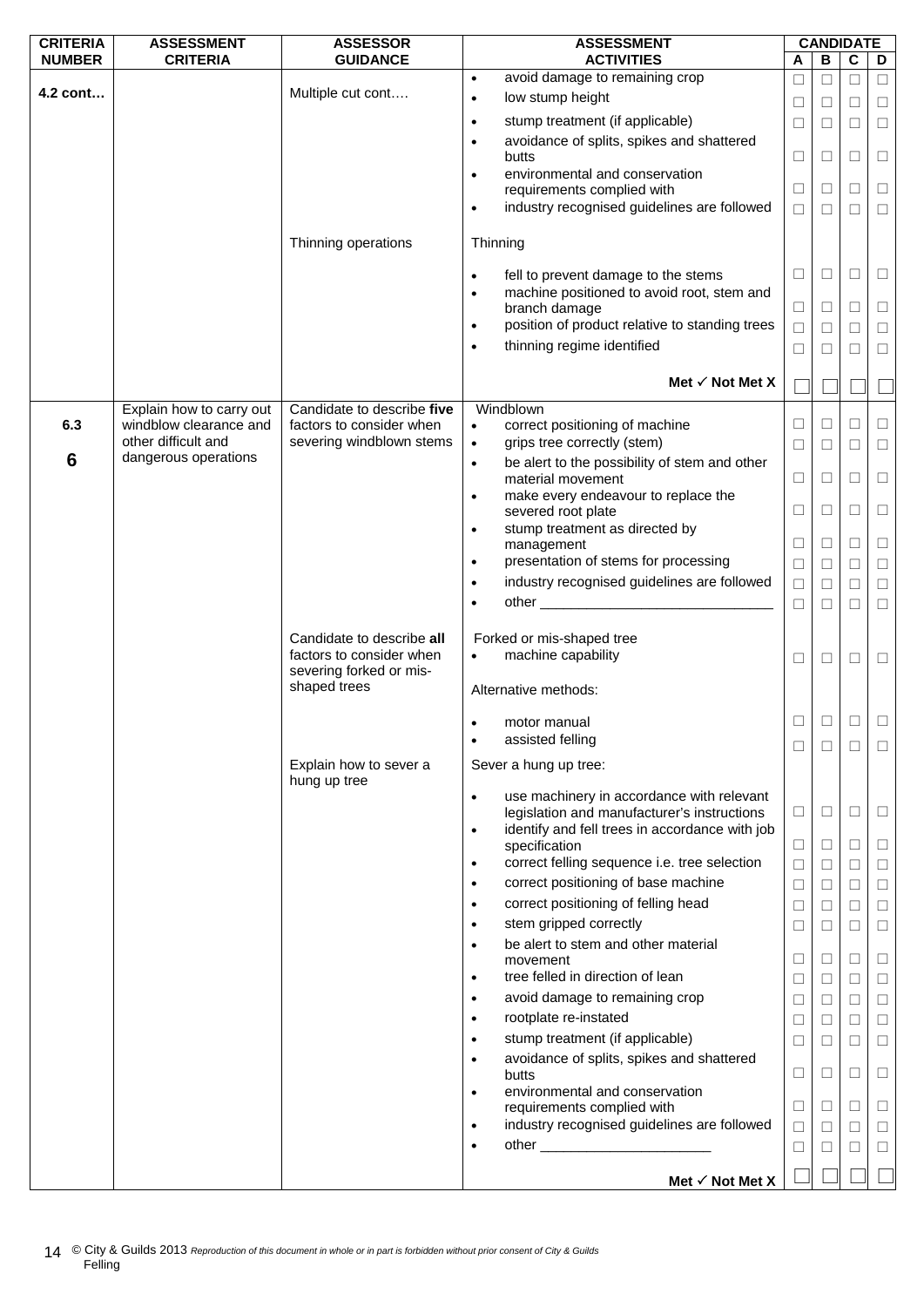| <b>CRITERIA</b> | <b>ASSESSMENT</b>                                                                                                                              | <b>ASSESSOR</b>     | <b>ASSESSMENT</b>                                                                                                                                         |                  | <b>CANDIDATE</b> |   |        |
|-----------------|------------------------------------------------------------------------------------------------------------------------------------------------|---------------------|-----------------------------------------------------------------------------------------------------------------------------------------------------------|------------------|------------------|---|--------|
| <b>NUMBER</b>   | <b>CRITERIA</b>                                                                                                                                | <b>GUIDANCE</b>     | <b>ACTIVITIES</b>                                                                                                                                         | A                | B                | C | D      |
| 1.3             | Carry out work<br>specification in<br>accordance with<br>relevant legislation,<br>industry good practice<br>and maintains health<br>and safety | Assessor to observe | All activities must be completed in a way<br>$\bullet$<br>which protects the operator and those<br>around them.<br>Met $\checkmark$ Not Met X             |                  |                  |   |        |
| 1.4             | Carry out work to<br>minimise environmental<br>damage                                                                                          | Assessor to observe | It is ensured that any possible<br>$\bullet$<br>environmental damage is minimised at all<br>times during on site operations<br>Met $\checkmark$ Not Met X |                  |                  |   |        |
| 4.3<br>4        | Use machinery in<br>accordance with<br>relevant legislation and<br>manufacturer's<br>instructions                                              | Assessor to observe | Use machinery in accordance:<br>relevant legislation and manufacturer's<br>٠<br>instructions<br>other                                                     | $\Box$<br>$\Box$ |                  |   | П<br>П |
|                 |                                                                                                                                                |                     | Met $\checkmark$ Not Met X                                                                                                                                |                  |                  |   |        |